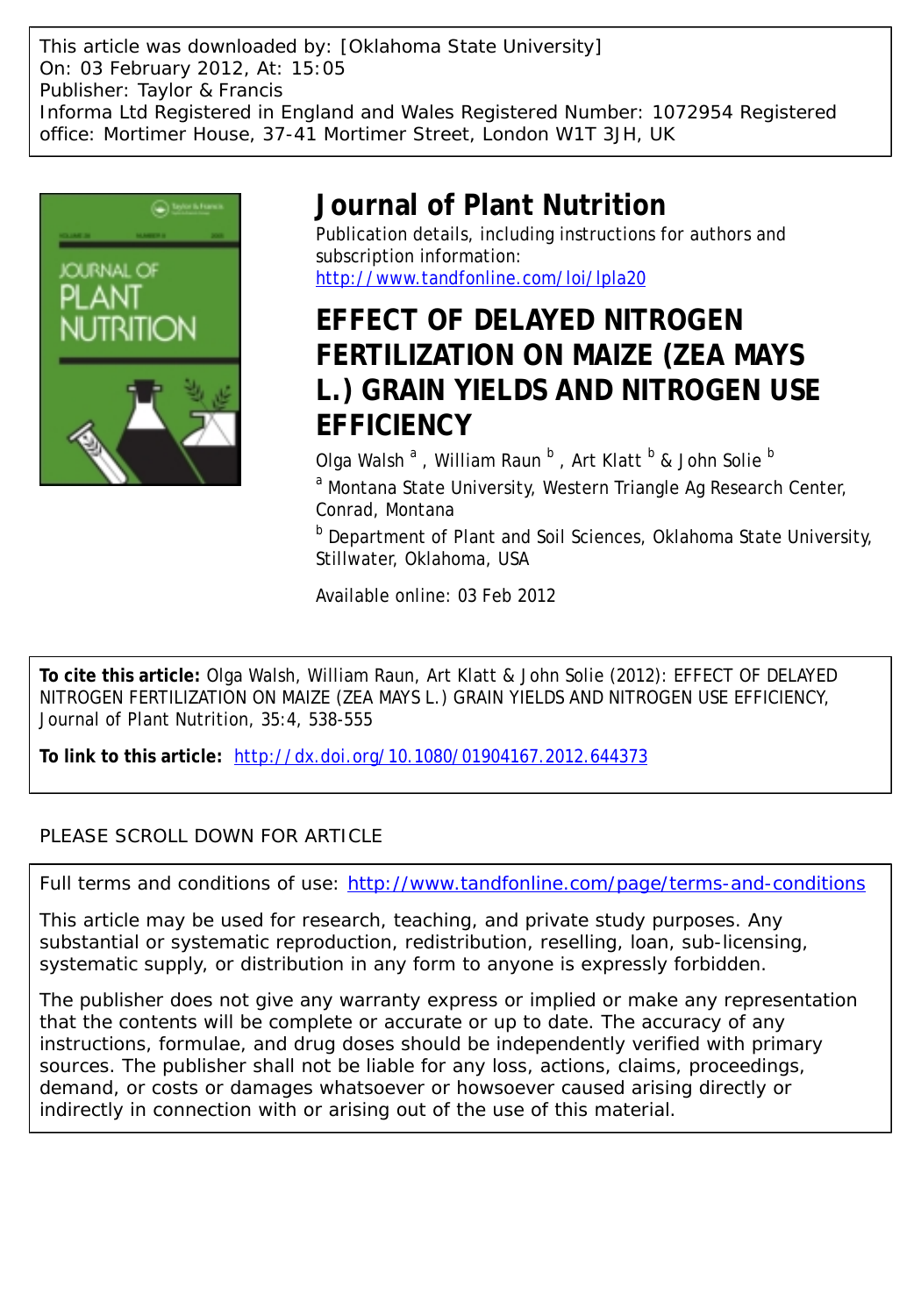

# **EFFECT OF DELAYED NITROGEN FERTILIZATION ON MAIZE (***ZEA MAYS* **L.) GRAIN YIELDS AND NITROGEN USE EFFICIENCY**

# **Olga Walsh,<sup>1</sup> William Raun,<sup>2</sup> Art Klatt,<sup>2</sup> and John Solie2**

<sup>1</sup>*Montana State University, Western Triangle Ag Research Center, Conrad, Montana* <sup>2</sup>*Department of Plant and Soil Sciences, Oklahoma State University, Stillwater, Oklahoma, USA*

✷ *Maize grain yield potential can be estimated mid-season using NDVI at the V8 growth stage, thus affording delayed sidedress nitrogen (N) application. Several combinations of preplant and sidedress N at various growth stages were evaluated. Maize grain yields were maximized with 90 kg N ha-1 preplant followed by 90 kg N ha-1 sidedress at V6 or V10 (8 of 9 site-years). Delaying N application until V10 growth stage when preplant N was applied did not result in lower yields. Mid-season N supplies fertilizer at the time when crop need and N uptake are at a maximum, and thus facilitates more efficient N use. Lowest nitrogen use efficiencies (NUE) were observed with higher N rates and when all N was applied preplant. Highest NUE's were achieved with 45 kg N ha-1 preplant followed by 45 kg N ha-1 sidedress applied at V6 growth stage (8 of 9 site-years) and at V10 (6 of 9 site-years).*

**Keywords:** nitrogen, fruit crops, fertilizers

#### **INTRODUCTION**

The typical world-wide nitrogen use efficiency (NUE) reported by Raun and Johnson (1999) for most cereal crops including maize (*Zea mays* L.), wheat (*Triticum aestivum* L.), rice (*Oryza sativa* L.), barley (*Hordeum vulgare* L.), oats (*Avena sativa* L.), sorghum (*Sorghum bicolor* L.), rye (*Secale cereale* L.), and millet (*Pennisetum glaucum* L.), is approximately 33% with estimated averages of 29% and 42% for the developing and the developed countries, respectively. Such a low NUE reflects ineffective nitrogen (N) management in agriculture and causes both great economic loss to producers and negative impact on the environment. On a global scale, the question of whether NUE

Received 19 December 2009; accepted 10 May 2010.

Address correspondence to William Raun, Oklahoma State University, Department of Plant and Soil Sciences, 044 Agricultural Hall, Stillwater, OK 74078, USA. E-mail: bill.raun@okstate.edu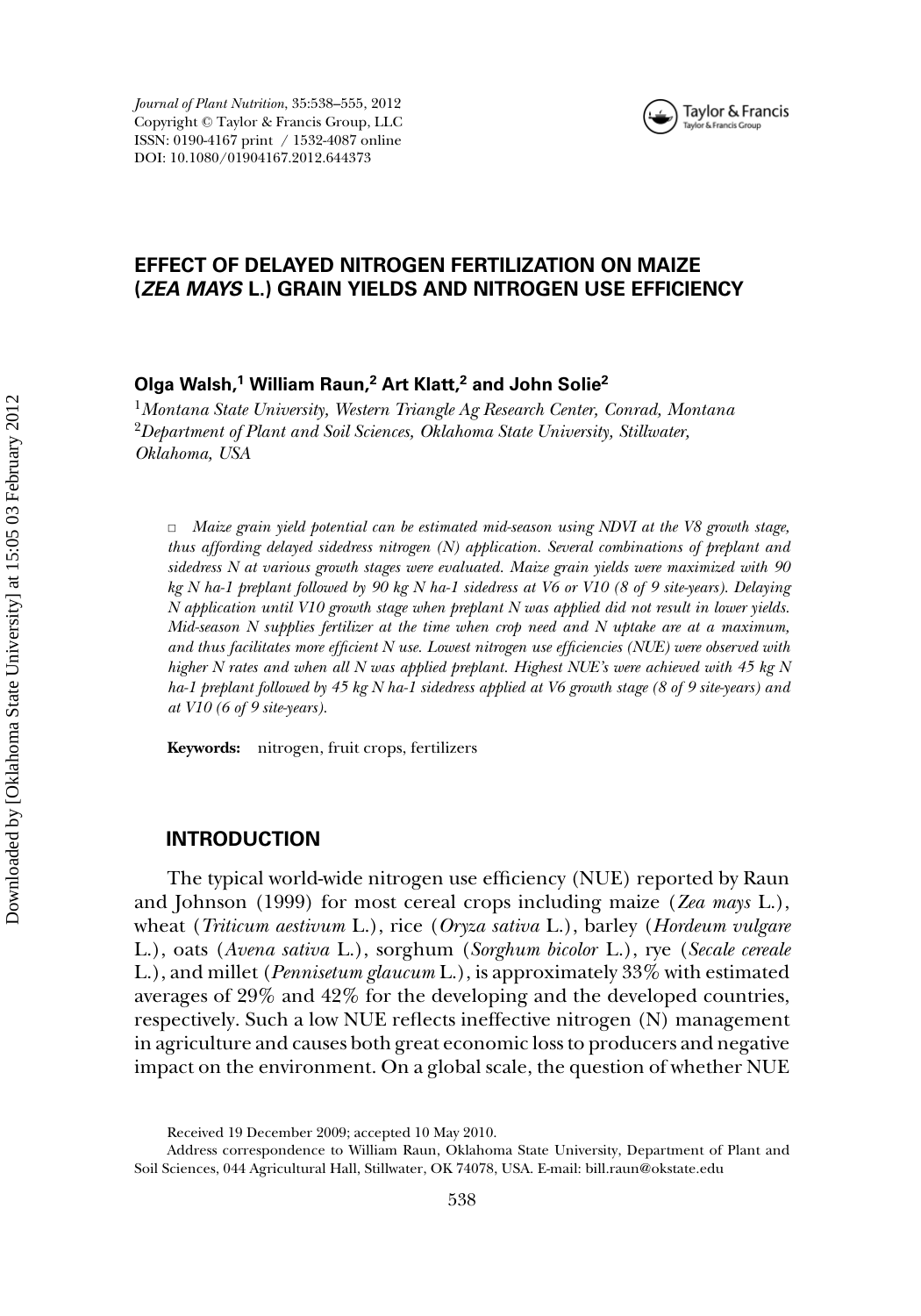can be increased above the average 33% becomes crucial considering the continuous pressure on agricultural producers to meet the demands of a rapidly growing population worldwide.

Because of the need for continuous nutrient inputs to the soil, simply reducing the rates of N fertilizer used in agriculture would obviously prevent crop producers from achieving their major goal: higher yields (Evans, 1998). Therefore, creating an effective N management system, improving N recommendations, and increasing NUE are critical issues; which should be addressed to maintain and increase the sustainability of crop production in the future. Highly intensive crop production worldwide results in large amounts of N being removed with the harvested grain, and therefore, results in natural nutrient depletion year after year. On the other hand, one of the most harmful ecological problems known to be caused by accelerated agriculture is run-off from croplands. This results in deterioration of water quality and declining sea-life. One of the most difficult challenges researchers and crop producers face today is to sustain global food security, and minimize the negative impact of intense agriculture on the environment.

Traditional approaches for fertilizing maize in the fall, prior to spring planting, is still considered to be more advantageous by many crop producers because it enables them to better distribute their time and labor (Randall et al., 2003) and benefit from better soil conditions and lower fertilizer N prices (Bundy, 1986; Randall and Schmitt, 1998). However, it is necessary to evaluate the risks imposed by fall post-harvest application versus spring application and split N fertilization (40% at planting followed by 60% midseason). Aldrich (1984), Olson and Kurtz (1982), Russelle et al. (1981), Stanley and Rhoads (1977), and Welch et al. (1971) all agree that the best practice in managing maize is the application of N fertilizer at the time (or near the time) when both the need for N and N uptake are maximum for maize plants because it promotes higher NUE by reducing denitrification, N immobilization and leaching. Miller et al. (1975) and Olson et al. (1986) evaluated the efficiency of in-season N application and concluded that both NUE and grain yields can be increased by delaying N fertilization for maize. Results of a seven-year study on timing of N application in maize and soybean production, conducted by Randall et al. (2003), demonstrated lowest grain yields were achieved with fall N application compared to highest grain yields with split N fertilization.

Using chlorophyll meter readings, Varvel et al. (1997) calculated a SI (sufficiency index) to determine the appropriate timing for in-season N fertilization for maize. Nitrogen was applied when index values were below 95%. They further reported that maximum yields for maize could not be achieved by late in-season fertilization if sufficiency index values at the 8 leaf vegetative sage (V8) were below 90%. Therefore, the suggestion was made that N fertilization before V8 growth stage was critical for maize. Scharf et al. (2002) found N fertilization even as late as the 11-leaf vegetative stage (V11)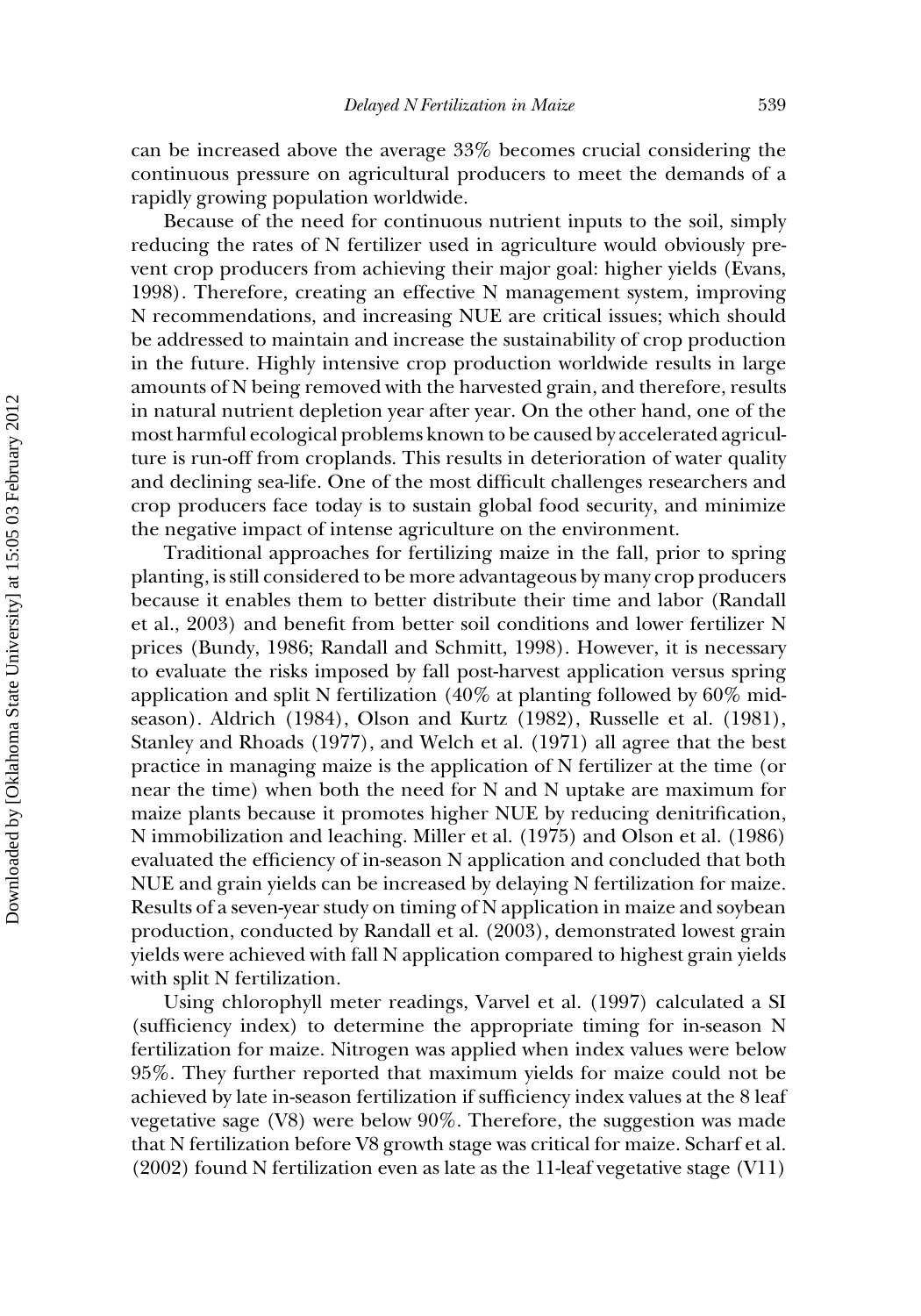did not result in irreversible yield loss for maize showing very significant N stress. Delaying N application until growth stages V12 and V16 (12 and 16 leaf growth stages, respectively) caused a loss of just 3% in grain yield. Scharf et al. (2002) concluded benefits of delayed N fertilization in maize outweigh the risk of grain yield loss. Teal et al. (2006) showed maize grain yield potential can be accurately estimated mid-season using NDVI at the V8 growth stage. As such, there is a need to investigate whether sidedress N fertilization in maize can be delayed until mid-season without leading to irreversible grain yield loss. Blackmer et al. (1989) found delaying N fertilization until mid-season allows for more accurate determination of crop need for N, and further suggested in-season soil tests to avoid over application, thus minimizing N loss. Schmidt et al. (2002) evaluated maize grain yield response to N fertilizer applied at various rates and times; they recommended sidedress application of N fertilizer during the growing season as a means to improve NUE.

One of the problems associated with the application of N later in the growing season is the suppression of maize grain yield due to N deficiency. Understanding the effects imposed on maize by delayed N application is extremely important for improvement of fertilizer recommendations because the effectiveness of delayed N application to maize is strongly dependent on the degree of N deficiency at that time (Binder et al., 2000).

To improve fertilizer recommendations, it is necessary to determine the effects of delayed N applications and how long it is possible to delay N applications for maize without compromising maximum grain yields. The following hypotheses were tested in this study: (i) NUE can be increased by delaying fertilizer N application until later in the season to maize without compromising grain yield; (ii) supplying all N to the established crop at V6 will enable maize to overcome stress caused by N deficiency earlier in the season when no preplant fertilizer is applied; (iii) it is possible to achieve high yield with the minimum amount of preplant fertilizer followed by N application delayed until the V10 growth stage; and (iv) maize will fail to recover if no preplant fertilizer is applied and all of the N is supplied to the crop at the V10 growth stage.

Specific objectives of this study were to evaluate the effects of delayed N fertilization on maize grain yields, identify the minimum preplant N needed to achieve maximum yields if sidedress N fertilizer is applied later in-season, and to determine how late in the growing season fertilizer N can be applied without decreasing maize grain yields.

# **MATERIALS AND METHODS**

This study was conducted at three locations in 2005, 2006 and 2007: Stillwater Research Station near Lake Carl Blackwell (irrigated), Oklahoma, Efaw Research Farm (rainfed) near Stillwater, Oklahoma, and at the Eastern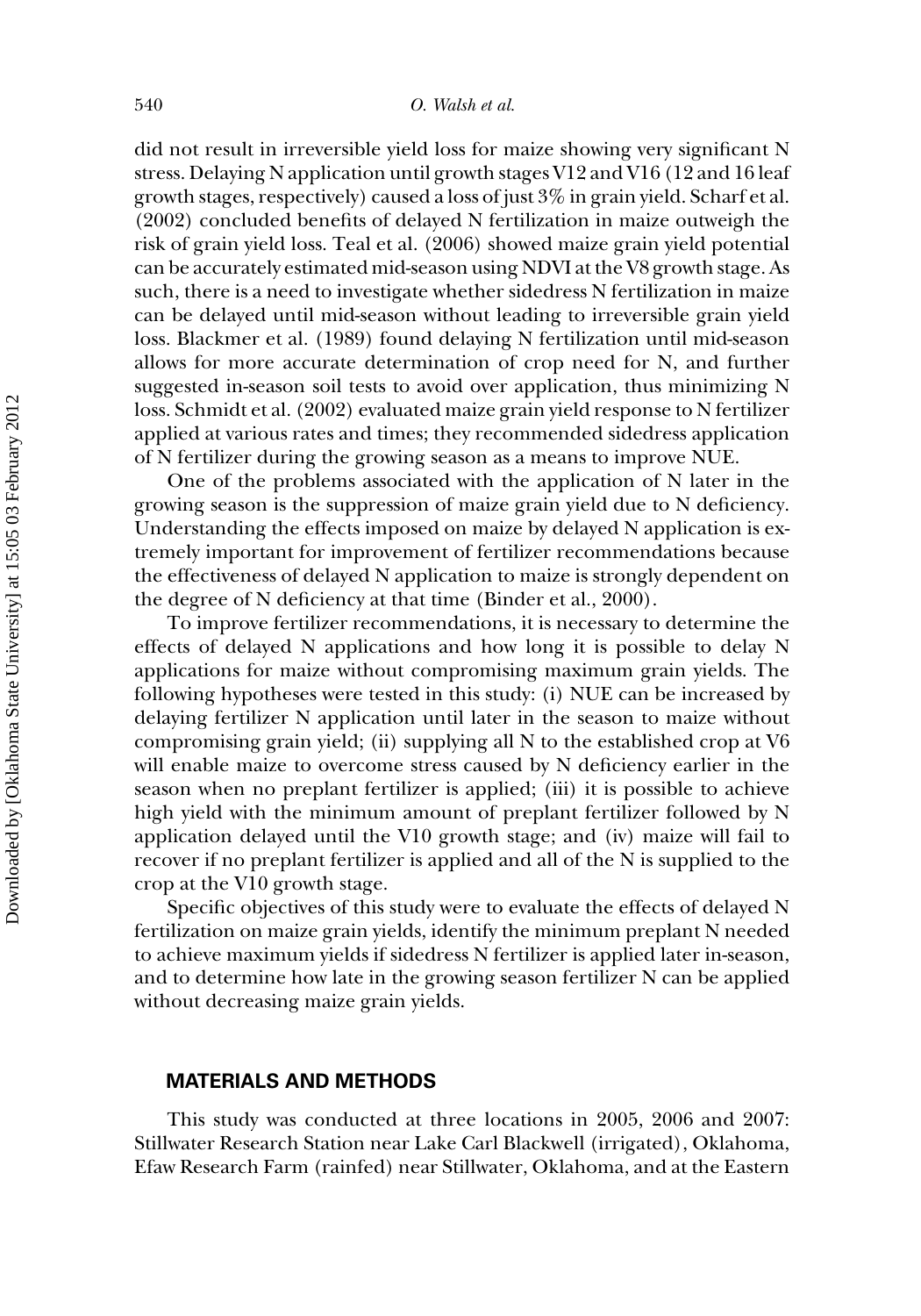|           | Preplant N fertilizer application <sup>†</sup> | Sidedress N fertilizer application: |                |  |  |
|-----------|------------------------------------------------|-------------------------------------|----------------|--|--|
| Treatment | N rate (kg $ha^{-1}$ )                         | N rate $(kg ha^{-1})$               | Growth stage   |  |  |
|           | $\theta$                                       | $\bf{0}$                            |                |  |  |
| 2         | 90                                             | 0                                   |                |  |  |
| 3         | 180                                            | $\theta$                            |                |  |  |
| 4         | 0                                              | 90                                  | V <sub>6</sub> |  |  |
| 5         | 0                                              | 180                                 | V6             |  |  |
| 6         | 0                                              | 90                                  | V10            |  |  |
|           | 0                                              | 180                                 | V10            |  |  |
| 8         | 0                                              | 90                                  | VT             |  |  |
| 9         | 0                                              | 180                                 | VT             |  |  |
| 10        | 90                                             | 90                                  | V6             |  |  |
| 11        | 90                                             | 90                                  | V10            |  |  |
| 12        | 90                                             | 90                                  | VT             |  |  |
| 13        | 45                                             | 45                                  | V10            |  |  |
| 14        | 45                                             | 45                                  | V6             |  |  |

**TABLE 1** Treatment structure for experiments conducted at Efaw, Lake Carl Blackwell, and Haskell, OK, 2005–2007

*†*Preplant N applied as ammonium nitrate (34-0-0) in 2005, as urea (46-0-0) in 2006, and as urea ammonium nitrate (28-0-0) in 2007.

*‡*Sidedress N applied as urea ammonium nitrate (28-0-0).

Oklahoma Research Station (rainfed) near Haskell, Oklahoma. A completely randomized block design with three replications was used to evaluate 14 treatments at all sites. Various combinations of preplant and sidedress N fertilizer applications at several growth stages (V6, V10, and VT) were evaluated to determine the optimum nutrient management strategy for maize production. Treatment structure is shown in Table 1. At all sites the size of the individual plots was  $3.1 \times 6.2$  m with  $3.1$  m alleys. Initial surface (0–15cm) soil chemical characteristics and classification are reported in Table 2.

Field activities including planting dates, seeding rates, hybrids, preplant soil sampling dates, preplant N fertilizer application dates, sidedress N fertilizer application dates, herbicide application dates and harvest dates, climatic data including rainfall, average air temperatures, and average soil

**TABLE 2** Initial surface (0–15 cm) soil chemical characteristics and classification at Efaw, Lake Carl Blackwell, and Haskell, OK, 2005

|                     |      | $NH_4-N$               | $NO3-N$ | Р     | Κ      | Total N     | Organic C |  |
|---------------------|------|------------------------|---------|-------|--------|-------------|-----------|--|
| Location            | рH   | $mg \, \text{kg}^{-1}$ |         |       |        | $g kg^{-1}$ |           |  |
| Efaw                | 5.87 | 13.86                  | 3.74    | 20.14 | 89.50  | 0.65        | 10.24     |  |
| Lake Carl Blackwell | 5.63 | 28.40                  | 4.35    | 45.10 | 144.00 | 0.76        | 9.87      |  |
| Haskell             | 6.11 | 22.85                  | 2.17    | 25.33 | 61.00  | 0.75        | 8.93      |  |

*†*pH – 1:1 soil: water; K and P – Mehlich III; NH4-N and NO3-N – 2 M KCl, total N and organic C – dry combustion.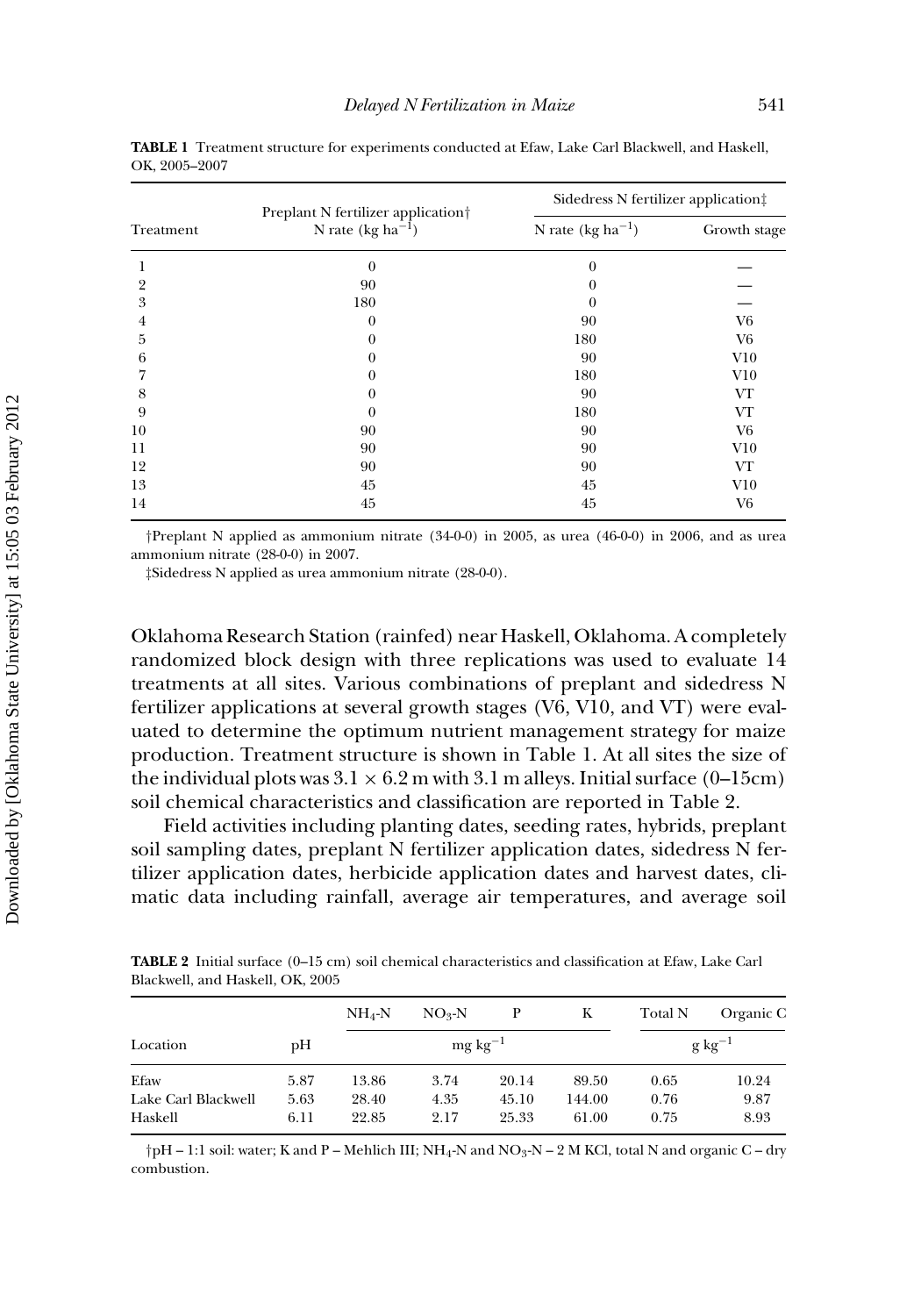| Field activity                             | Efaw          | Lake Carl Blackwell | Haskell        |  |
|--------------------------------------------|---------------|---------------------|----------------|--|
| Planting date                              | March 30      | April 12            | April 4        |  |
| Cultivar                                   | Pioneer 33B51 | Pioneer 33B51       | Triumph 1416Bt |  |
| Seeding rate (plants $ha^{-1}$ )           | 59,280        | 74,100              | 59,280         |  |
| Preplant soil sampling date                | March 30      | March 28            | April 4        |  |
| Preplant N fertilization date <sup>†</sup> | March 30      | March 28            | April 4        |  |
| Herbicide application date <sup>†</sup>    | April 8       | May 12              | April 6        |  |
| Sidedress N fertilization at V6§           | May 19        | May 19              | May 24         |  |
| Sidedress N fertilization at V108          | June 2        | June 2              | June 9         |  |
| Sidedress N fertilization at VT§           | June 14       | June 21             | June 20        |  |
| Harvest date                               | August 27     | September 7         | August 29      |  |
| Rainfall $(mm)$                            | 509           | 581                 | 449            |  |
| Average air temperatures $(C^{\circ})$     | 23            | 23                  | 23             |  |
| Average soil temperatures $(C^{\circ})\P$  | 25            | 27                  | 24             |  |

**TABLE 3** Field activities including planting dates, seeding rates, hybrids, preplant soil sampling dates, preplant N fertilizer application dates, sidedress N fertilizer application dates, herbicide application dates and harvest dates, climatic data including rainfall, average air temperatures, and average soil temperatures for Efaw, Lake Carl Blackwell, and Haskell, OK, 2005

*†*Preplant N fertilizer was applied as ammonium nitrate (34-0-0).

*‡*Herbicide – Bicep II Magnum was applied at 930 ml ha−1.

§Sidedress N fertilizer was applied as urea ammonium nitrate (UAN) (28-0-0).

¶Rainfall, average air and average soil temperatures for the period from planting through harvest.

temperatures for Efaw, Lake Carl Blackwell, and Haskell, Oklahoma, for 2005, 2006, and 2007 are summarized in Tables 3, 4, and 5, respectively. In 2005, Pioneer 33B51 was planted at Efaw and Lake Carl Blackwell, and Triumph 1416Bt at Haskell. In 2006, Pioneer 33B51 was planted at all sites. In

**TABLE 4** Field activities including planting dates, seeding rates, hybrids, preplant N fertilizer application dates, sidedress N fertilizer application dates, herbicide application dates and harvest dates, climatic data including rainfall, average air temperatures, and average soil temperatures for Efaw, Lake Carl Blackwell, and Haskell, OK, 2006

| Efaw          | Lake Carl Blackwell | Haskell          |
|---------------|---------------------|------------------|
| March 30      | March 31            | April 13         |
| Pioneer 33B51 | Pioneer 33B51       | Pioneer 33B51    |
| 61.750        | 79.040              | 54,340           |
| March 30      | March 31            | April 13         |
| March 30      | March 31            | April 13         |
| May 19        | May 16              | May 23           |
| June 2        | May 29              | $\lceil$ une $8$ |
| $[$ une $19$  | June 12             | $\lceil$ une 21  |
| September 1   | August 18           | August 31        |
| 415           | 414                 | 412              |
| 25            | 24                  | 27               |
| 26            | 27                  | 26               |
|               |                     |                  |

*†*Preplant N fertilizer was applied as ammonium nitrate (34-0-0).

*‡*Herbicide – Bicep II Magnum was applied at 930 ml ha−1.

§Sidedress N fertilizer was applied as urea ammonium nitrate (UAN) (28-0-0).

¶Rainfall, average air and average soil temperatures for the period from planting through harvest.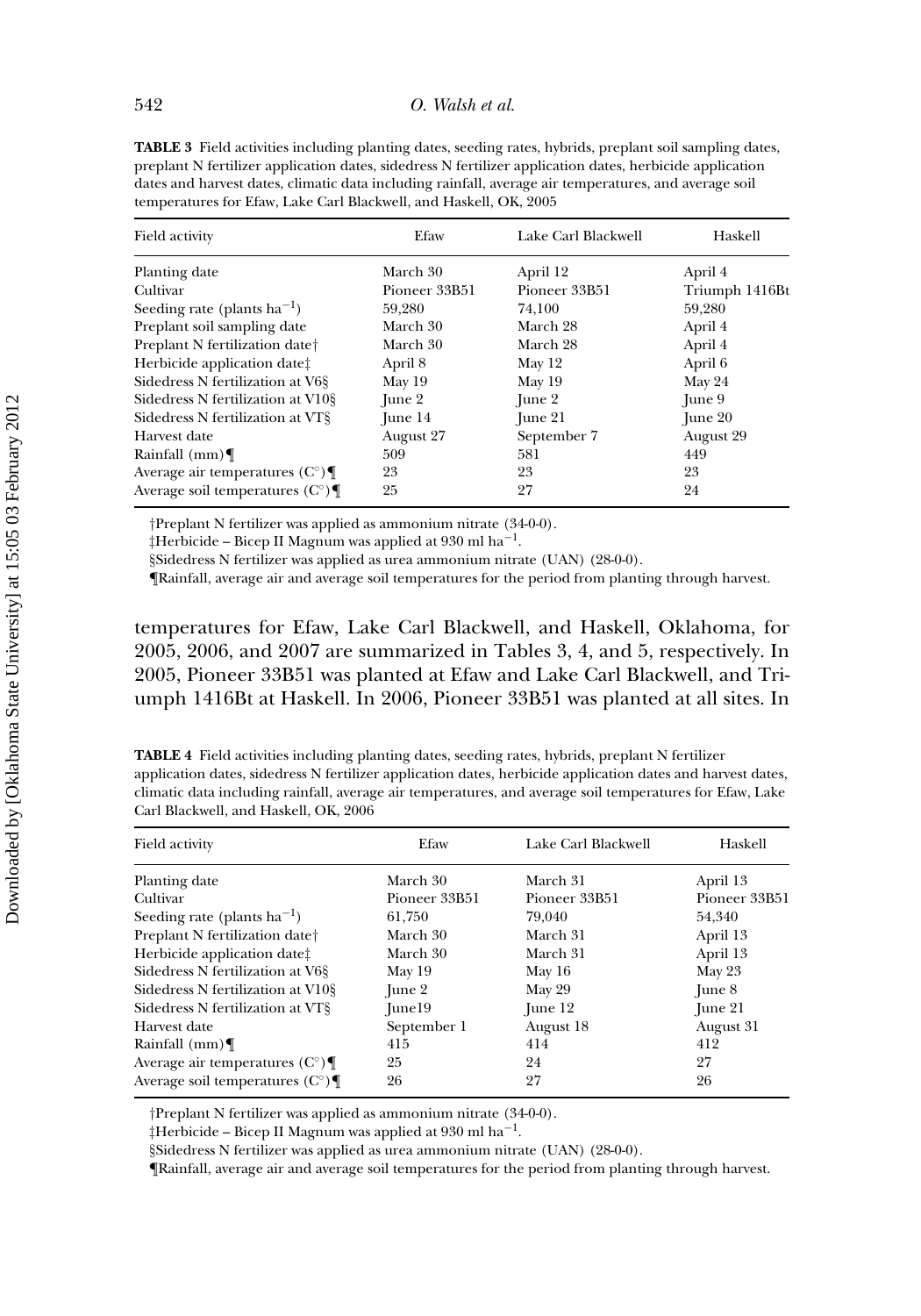| сан внаскиен, ана назкен, от, 2007 |                     |               |  |  |  |  |  |  |  |
|------------------------------------|---------------------|---------------|--|--|--|--|--|--|--|
| Efaw                               | Lake Carl Blackwell | Haskell       |  |  |  |  |  |  |  |
| March 21                           | April 6             | April 12      |  |  |  |  |  |  |  |
| Dekalb DKC 50-20                   | Dekalb DKC 66-23    | Pioneer 33B54 |  |  |  |  |  |  |  |
| 54,340                             | 79,040              | 59,280        |  |  |  |  |  |  |  |
| March 21                           | March 19            | April 12      |  |  |  |  |  |  |  |
| March 21                           | April 6             | April 16      |  |  |  |  |  |  |  |
| May 26                             | May 28              | May 29        |  |  |  |  |  |  |  |
| June $11$                          | June 6              | June 13       |  |  |  |  |  |  |  |
| June 21                            | June 19             | July 5        |  |  |  |  |  |  |  |
| August 29                          | August 23           | September 19  |  |  |  |  |  |  |  |
| 1139                               | 906                 | 795           |  |  |  |  |  |  |  |
| 21                                 | 21                  | 21            |  |  |  |  |  |  |  |
| 20                                 | 21                  | 21            |  |  |  |  |  |  |  |
|                                    |                     |               |  |  |  |  |  |  |  |

**TABLE 5** Field activities including planting dates, seeding rates, hybrids, preplant N fertilizer application dates, sidedress N fertilizer application dates, herbicide application dates and harvest dates, climatic data including rainfall, average air temperatures, and average soil temperatures for Efaw, Lake Carl Blackwell, and Haskell, OK, 2007

*†*Preplant N fertilizer was applied as ammonium nitrate (34-0-0).

*‡*Herbicide – Bicep II Magnum was applied at 930 ml ha−1.

§Sidedress N fertilizer was applied as urea ammonium nitrate (UAN) (28-0-0).

¶Rainfall, average air and average soil temperatures for the period from planting through harvest.

2007, the varieties were DeKalb DKC 50-20, DeKalb DKC 66-23, and Pioneer 33B54 for Efaw, Lake Carl Blackwell, and Haskell, respectively. The seeding rates were 59,280 plants ha<sup>-1</sup> for Efaw and Haskell, and 74,100 plants ha<sup>-1</sup> for Lake Carl Blackwell in 2005. In 2006, seeding rates were 54,340 plants ha−<sup>1</sup> at Efaw, 79,040 plants ha−<sup>1</sup> at Lake Carl Blackwell, and 61,750 plants ha<sup>-1</sup> at Haskell. In 2007, seeding rates were 54,340 plants ha<sup>-1</sup> at Efaw, 79,040 plants ha−<sup>1</sup> at Lake Carl Blackwell and 59,280 plants ha−<sup>1</sup> at Haskell.

Preplant N fertilizer as ammonium nitrate  $(34\% N)$ , urea  $(46\% N)$ , and urea ammonium nitrate (UAN) (28% N) were broadcast manually and incorporated into the soil at planting in 2005, 2006, and 2007, respectively. Sidedress fertilizer N was applied mid-season as UAN (28-0-0). Sidedress N was applied along each row at the base of the plants in a continuous stream using 50–200 ml syringes.

The center 2 rows from each 4-row plot were harvested with a Massey Ferguson 8XP (Massey Ferguson, Duluth, GA, USA) self-propelled combine. Grain sub-samples were collected, oven-dried at 72◦C for 72 hours and processed to pass a  $106 \mu m$  (140 mesh screen) and analyzed for total N content using a Carlo Erba NA 1500 dry combustion analyzer (Carlo Erba, Milan, Italy) (Schepers et al., 1989). Total N uptake (kg ha−1) was determined by multiplying grain yield (kg ha<sup>-1</sup>) by grain percent N. Nitrogen use efficiency was determined using the difference method (Varvel and Peterson, 1991).

Statistical analysis was performed using SAS for Windows (SAS, Cary, NC, USA). Analysis of variance (ANOVA) was used to evaluate the effect of treatments on grain yield and NUE. Multiple comparisons of treatment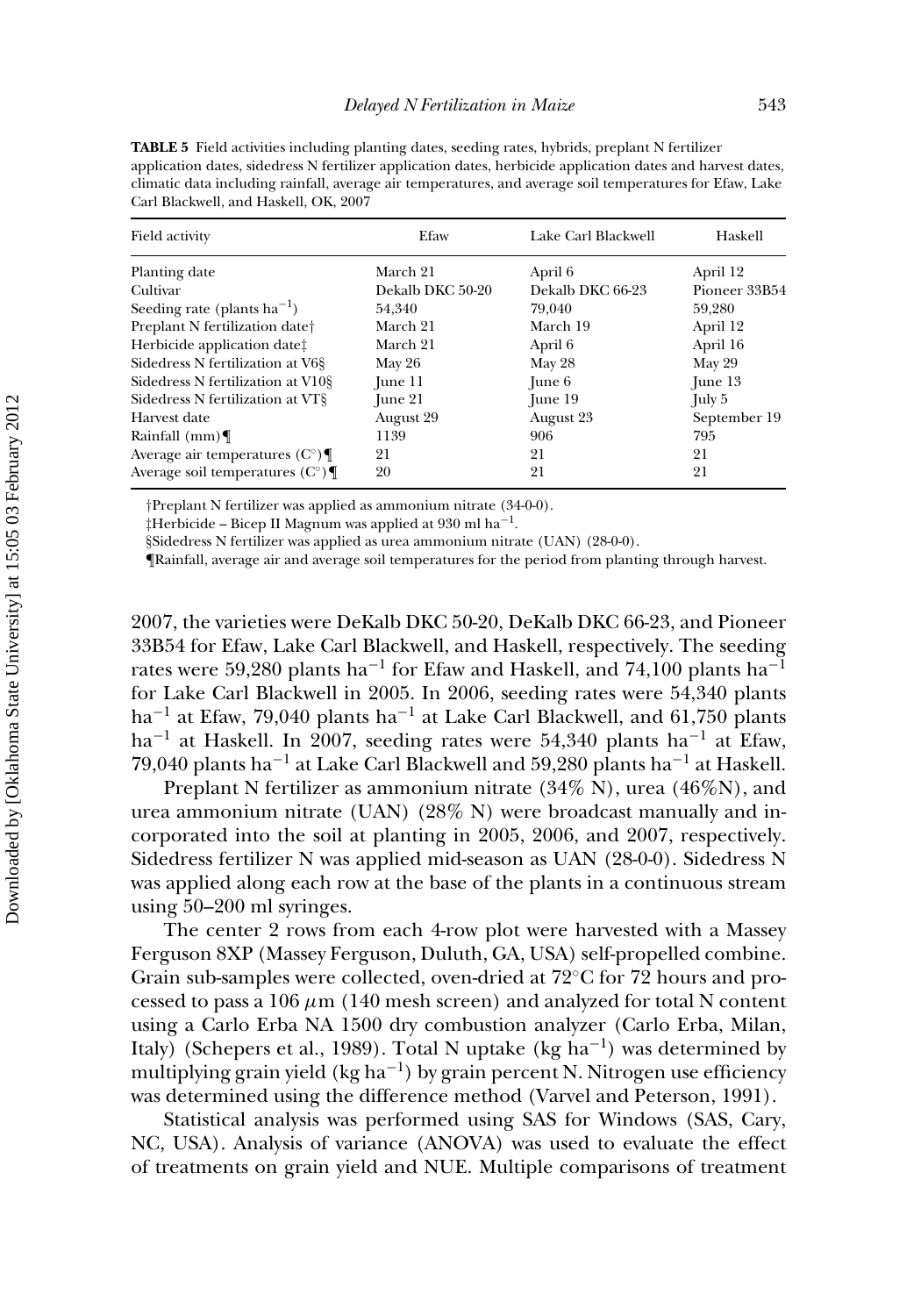means were also evaluated. Linear and quadratic polynomial orthogonal contrasts were used to assess trends in grain yield to N fertilizer rates.

# **RESULTS**

#### **Grain Yield - 2005**

In general, the highest grain yields at Efaw were obtained with split fertilization and higher total N application (Table 6). There were no statistically significant differences in grain yield associated with timing of sidedress fertilizer applications.

At Lake Carl Blackwell, at the fertilizer N rates evaluated, grain yields for treatments with sidedress applications at V6 were significantly higher (*P <* 0.05) compared to those with delayed fertilization at the VT growth stage (Treatments 4, 5, 10, 14 vs 8, 9, 12) (Table 7). Overall, treatments where fertilizer N was applied earlier in the growing season (V6 growth stage) yielded more than treatments where sidedress N was delayed until tasseling (VT growth stage) (Figure 1).

At Haskell, with the 180 kg N ha<sup>-1</sup>, treatment that received 90 kg N ha<sup>-1</sup> preplant and 90 kg N ha<sup>-1</sup> at V6, yields were 4742 kg ha<sup>-1</sup> and significantly superior  $(P < 0.05)$  to applying all N at V6 (Treatments 10 and 5) (Table 8). Grain yields gradually decreased from 4641 kg ha−<sup>1</sup> (plots receiving all N preplant) to 4107 kg ha<sup>-1</sup> (sidedress fertilizer applied at V6) to 3852 kg ha<sup>-1</sup>

|           | Preplant N<br>$kg$ ha <sup><math>-1</math></sup> |                  |                             | Mean grain yield kg ha <sup>-1</sup> |      |      |  |  |
|-----------|--------------------------------------------------|------------------|-----------------------------|--------------------------------------|------|------|--|--|
| Treatment |                                                  |                  | Sidedress N<br>growth stage | 2005                                 | 2006 | 2007 |  |  |
| 1         | $\theta$                                         | $\theta$         |                             | 6187                                 | 3799 | 1966 |  |  |
| 2         | 90                                               | $\boldsymbol{0}$ |                             | 8181                                 | 6343 | 1977 |  |  |
| 3         | 180                                              | $\theta$         |                             | 8546                                 | 6913 | 2171 |  |  |
| 4         | $\boldsymbol{0}$                                 | 90               | V6                          | 7570                                 | 5754 | 2405 |  |  |
| 5         | $\boldsymbol{0}$                                 | 180              | V6                          | 9049                                 | 6577 | 3231 |  |  |
| 6         | $\boldsymbol{0}$                                 | 90               | $_{\mathrm{V10}}$           | 7691                                 | 5467 | 2927 |  |  |
| 7         | $\theta$                                         | 180              | $_{\mathrm{V10}}$           | 7970                                 | 6370 | 2241 |  |  |
| 8         | $\theta$                                         | 90               | VT                          | 8175                                 | 5829 | 2647 |  |  |
| 9         | $\theta$                                         | 180              | VT                          | 8433                                 | 6713 | 2533 |  |  |
| 10        | 90                                               | 90               | V6                          | 9104                                 | 7116 | 2892 |  |  |
| 11        | 90                                               | 90               | $_{\rm V10}$                | 9144                                 | 6600 | 2879 |  |  |
| 12        | 90                                               | 90               | VT                          | 9056                                 | 6153 | 2443 |  |  |
| 13        | 45                                               | 45               | $_{\mathrm{V10}}$           | 8543                                 | 6835 | 2558 |  |  |
| 14        | 45                                               | 45               | V6                          | 8272                                 | 6813 | 2667 |  |  |
| SED†      |                                                  |                  |                             | 679                                  | 660  | 485  |  |  |

**TABLE 6** Treatment, preplant N, sidedress N, and mean grain yields and SED's for Efaw, OK, 2005–2007

*†*SED – Standard error of the difference between two equally replicated means.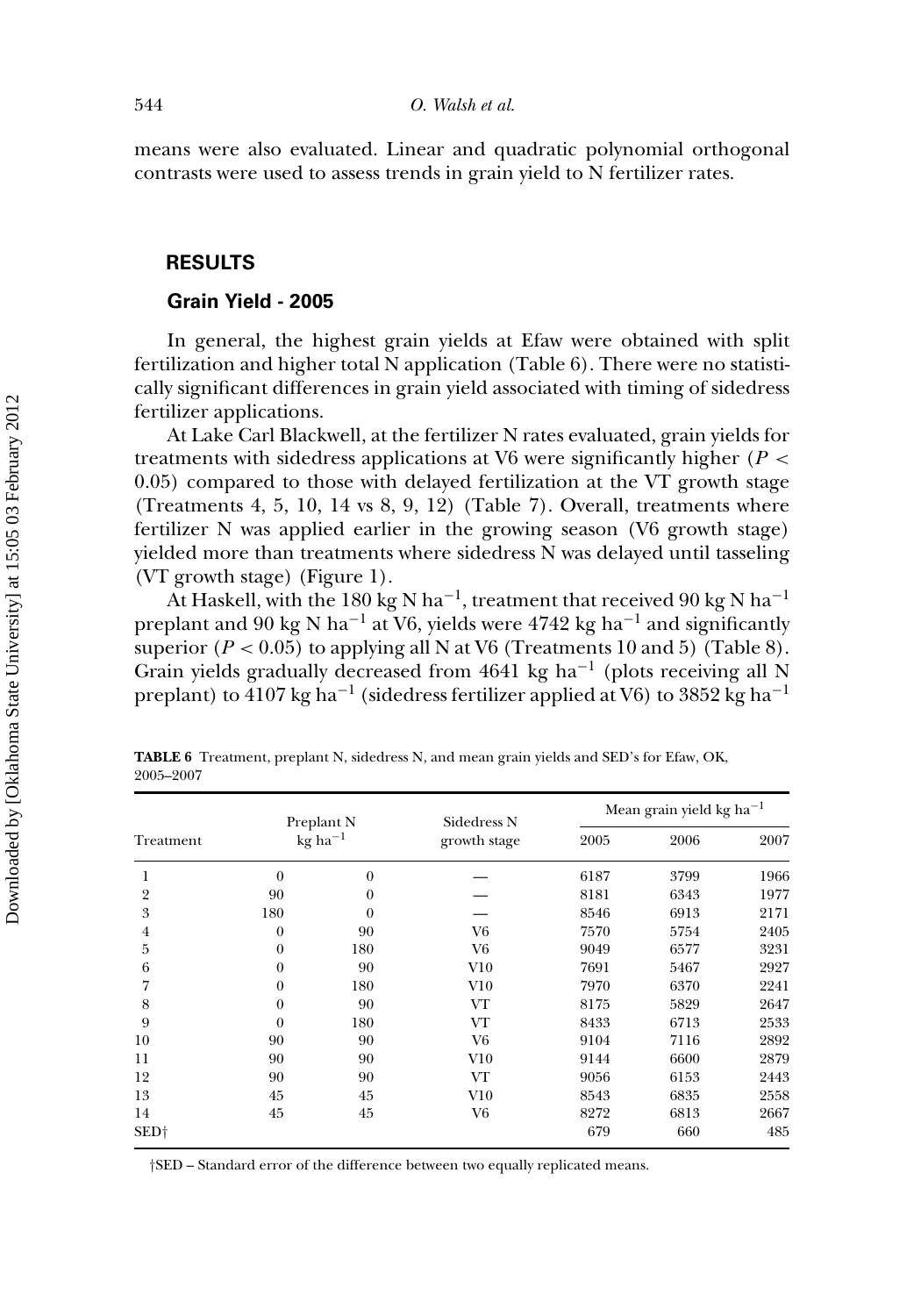| Treatment        | Preplant N     |                                    |                             | Mean grain yield kg ha <sup>-1</sup> |      |      |  |
|------------------|----------------|------------------------------------|-----------------------------|--------------------------------------|------|------|--|
|                  |                | $kg$ ha <sup><math>-1</math></sup> | Sidedress N<br>growth stage | 2005                                 | 2006 | 2007 |  |
|                  | $\theta$       | $\theta$                           |                             | 8842                                 | 3001 | 6119 |  |
| 2                | 90             | $\theta$                           |                             | 12862                                | 6586 | 6496 |  |
| 3                | 180            | $\theta$                           |                             | 13814                                | 6405 | 7285 |  |
| 4                | $\theta$       | 90                                 | V6                          | 14210                                | 7482 | 7679 |  |
| 5                | $\theta$       | 180                                | V6                          | 13563                                | 3141 | 8362 |  |
| 6                | $\theta$       | 90                                 | V10                         | 12852                                | 4141 | 7900 |  |
| 7                | $\theta$       | 180                                | V10                         | 13927                                | 7468 | 7163 |  |
| 8                | $\theta$       | 90                                 | VT                          | 12571                                | 6158 | 7476 |  |
| 9                | $\overline{0}$ | 180                                | VT                          | 11454                                | 4868 | 7367 |  |
| 10               | 90             | 90                                 | V6                          | 14228                                | 7971 | 6830 |  |
| 11               | 90             | 90                                 | $_{\rm V10}$                | 14345                                | 9073 | 6598 |  |
| 12               | 90             | 90                                 | VT                          | 14502                                | 8127 | 6270 |  |
| 13               | 45             | 45                                 | $_{\rm V10}$                | 13405                                | 5579 | 6852 |  |
| 14               | 45             | 45                                 | V6                          | 13683                                | 6094 | 7007 |  |
| SED <sup>+</sup> |                |                                    |                             | 759                                  | 1983 | 3338 |  |

**TABLE 7** Treatment, preplant N, sidedress N, and mean grain yields and SED's for Lake Carl Blackwell, OK, 2005–2007

(sidedress application at V10) to 3535 kg ha<sup>-1</sup> (sidedress at VT) (Figure 2). Delaying fertilizer N application until the VT growth stage resulted in a significant reduction in grain yields compared to treatments that were fertilized at V6 growth stage (Figure 2) independent of the fertilizer rate.



**FIGURE 1** Maize grain yield as affected by time of fertilizer N application at Lake Carl Blackwell, 2005 averaged over N rates. Bars followed by the same letter were not significantly different at *P <* 0.05 using Least Significant Difference (LSD) mean separation procedure.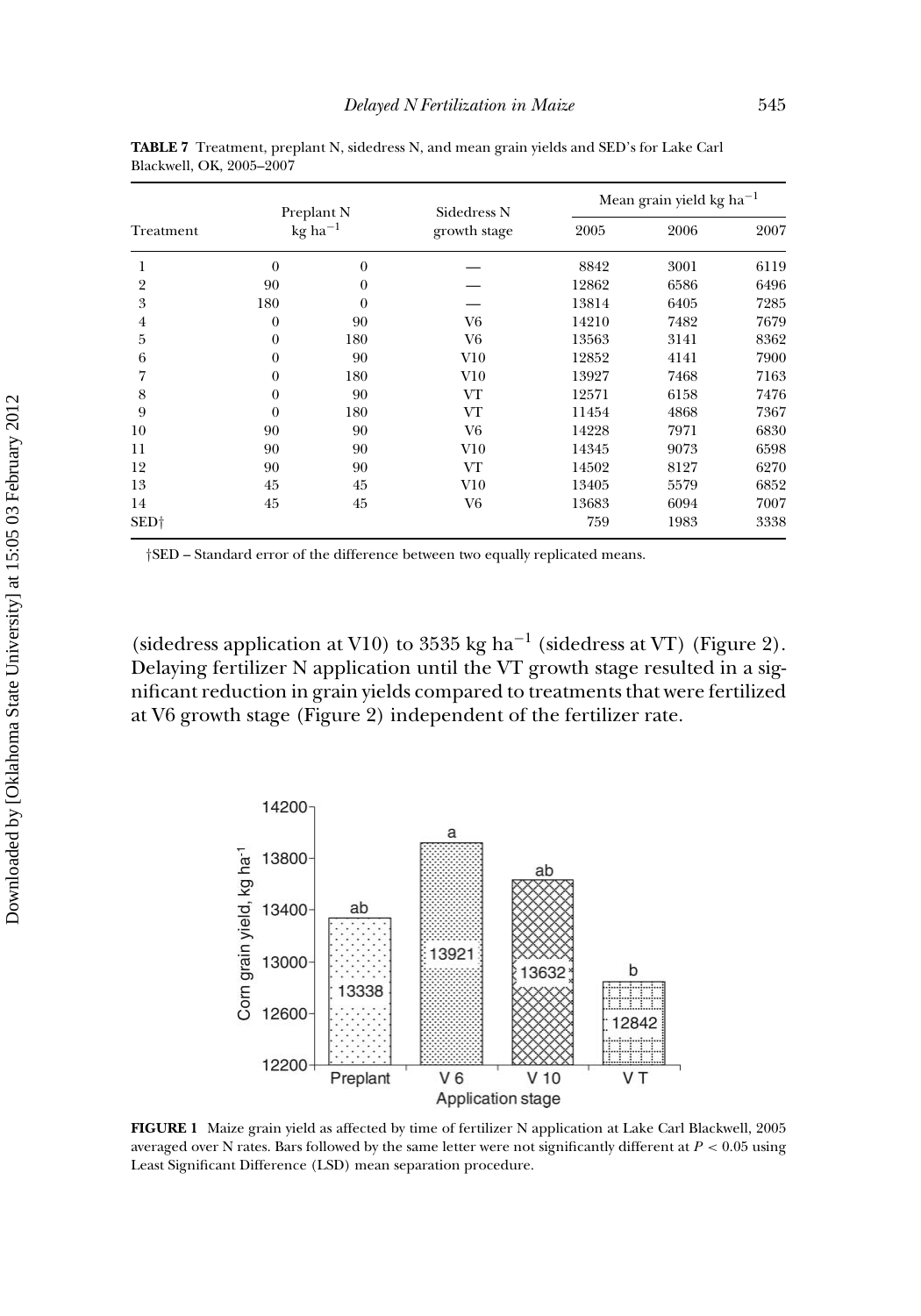|                  | Preplant N       |                       | Sidedress N       | Mean grain yield kg ha <sup>-1</sup> |      |       |  |  |
|------------------|------------------|-----------------------|-------------------|--------------------------------------|------|-------|--|--|
| Treatment        |                  | $kg$ ha <sup>-1</sup> | growth stage      | 2005                                 | 2006 | 2007  |  |  |
| 1                | $\theta$         | $\mathbf{0}$          |                   | 3029                                 | 3726 | 4644  |  |  |
| 2                | 90               | $\theta$              |                   | 4562                                 | 3079 | 10067 |  |  |
| 3                | 180              | $\Omega$              |                   | 4720                                 | 2732 | 12776 |  |  |
| $\overline{4}$   | $\boldsymbol{0}$ | 90                    | V6                | 3889                                 | 2970 | 9843  |  |  |
| 5                | $\theta$         | 180                   | V <sub>6</sub>    | 3279                                 | 3153 | 11025 |  |  |
| 6                | $\theta$         | 90                    | $_{\mathrm{V10}}$ | 3537                                 | 3116 | 9487  |  |  |
| 7                | $\theta$         | 180                   | $_{\mathrm{V10}}$ | 4168                                 | 3708 | 9807  |  |  |
| 8                | $\boldsymbol{0}$ | 90                    | VT                | 3483                                 | 3474 | 7897  |  |  |
| 9                | $\theta$         | 180                   | VT                | 3401                                 | 3397 | 10121 |  |  |
| 10               | 90               | 90                    | V <sub>6</sub>    | 4742                                 | 3938 | 11332 |  |  |
| 11               | 90               | 90                    | $_{\mathrm{V10}}$ | 3730                                 | 3013 | 10572 |  |  |
| 12               | 90               | 90                    | VT                | 3720                                 | 2782 | 10646 |  |  |
| 13               | 45               | 45                    | $_{\mathrm{V10}}$ | 3973                                 | 3000 | 11127 |  |  |
| 14               | 45               | 45                    | V <sub>6</sub>    | 4519                                 | 3793 | 10559 |  |  |
| SED <sup>+</sup> |                  |                       |                   | 476                                  | 463  | 1128  |  |  |

**TABLE 8** Treatment, preplant N, sidedress N, and mean grain yields and SED's for Haskell, OK, 2005–2007

# **Nitrogen Use Efficiency - 2005**

At Efaw, the highest fertilizer N use efficiency of 48% was obtained at Efaw with 90 kg N ha<sup>-1</sup> split applied (preplant plus sidedress at V10) (Treatment 13) (Table 9). The lowest NUE's were achieved for treatments that received no N preplant and where high rates of sidedress N were delayed until late mid-season (V10-VT growth stages) (Treatments 7 and 9) (Table 9). Since



**FIGURE 2** Grain yield as affected by time of fertilizer N application at Haskell, 2005. Bars followed by the same letter are not significantly different at *P <* 0.05 using Least Significant Difference (LSD) mean separation procedure.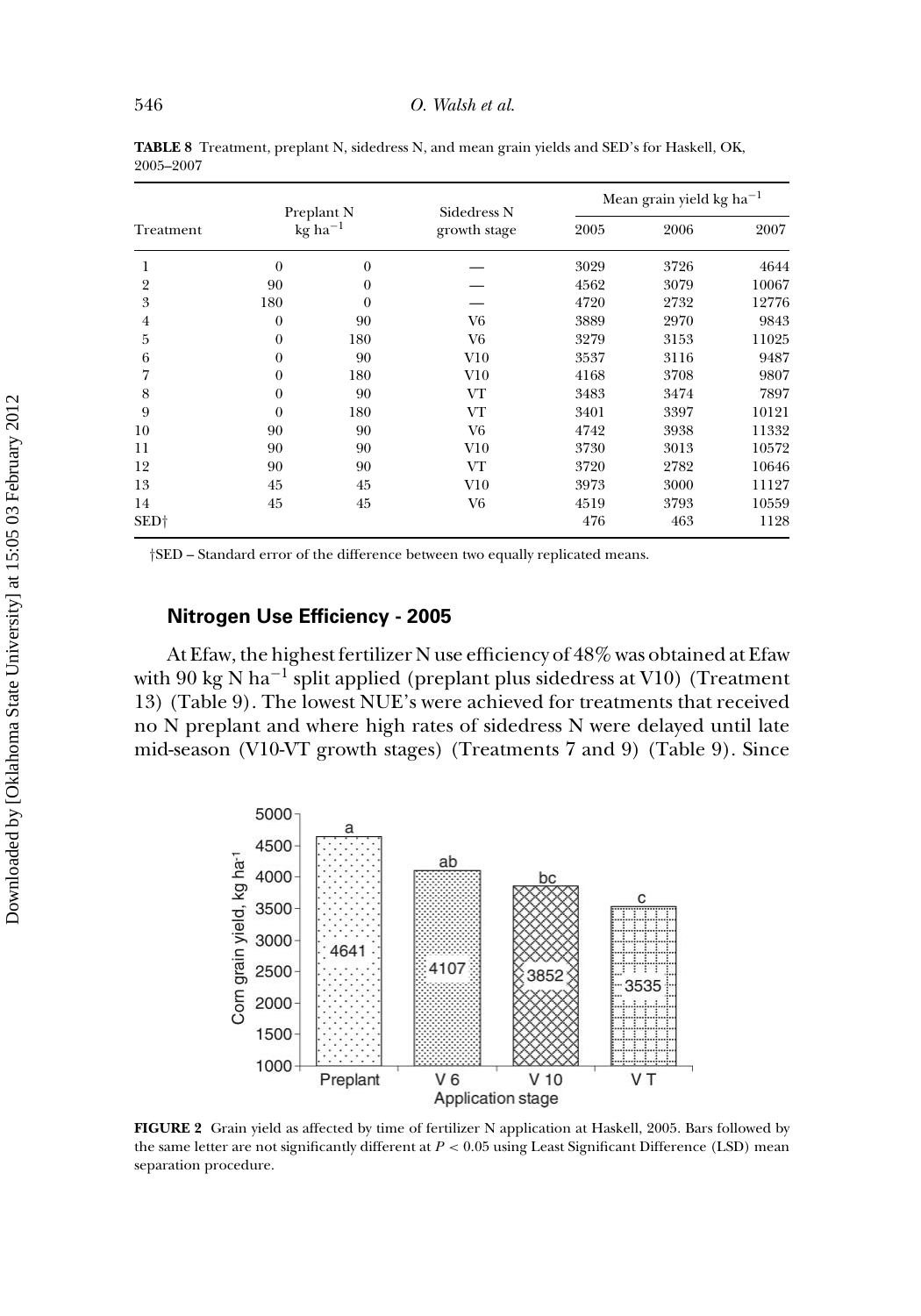| Treatment        |                                                     |                |                                | 2005                                        |           | 2006                                                     |           | 2007                                                     |           |  |
|------------------|-----------------------------------------------------|----------------|--------------------------------|---------------------------------------------|-----------|----------------------------------------------------------|-----------|----------------------------------------------------------|-----------|--|
|                  | Preplant<br>N<br>$kg$ ha <sup><math>-1</math></sup> |                | Sidedress N<br>growth<br>stage | Grain N<br>uptake,<br>$kg$ ha <sup>-1</sup> | NUE,<br>% | Grain N<br>uptake,<br>$kg$ ha <sup><math>-1</math></sup> | NUE,<br>% | Grain N<br>uptake,<br>$kg$ ha <sup><math>-1</math></sup> | NUE,<br>% |  |
| 1                | $\theta$                                            | $\overline{0}$ |                                | 78                                          |           | 44                                                       |           | 19                                                       |           |  |
| $\overline{2}$   | 90                                                  | $\theta$       |                                | 113                                         | 37        | 83                                                       | 42        | 26                                                       | 7         |  |
| 3                | 180                                                 | $\theta$       |                                | 129                                         | 28        | 95                                                       | 28        | 31                                                       | 5         |  |
| 4                | $\boldsymbol{0}$                                    | 90             | V6                             | 110                                         | 35        | 78                                                       | 37        | 31                                                       | 13        |  |
| 5                | $\theta$                                            | 180            | V6                             | 143                                         | 36        | 97                                                       | 29        | 50                                                       | 12        |  |
| 6                | $\theta$                                            | 90             | $_{\mathrm{V10}}$              | 111                                         | 35        | 79                                                       | 38        | 42                                                       | 20        |  |
| 7                | $\theta$                                            | 180            | V10                            | 119                                         | 22        | 96                                                       | 28        | 36                                                       | 5         |  |
| 8                | $\overline{0}$                                      | 90             | VT                             | 113                                         | 37        | 86                                                       | 46        | 41                                                       | 17        |  |
| 9                | $\theta$                                            | 180            | VT                             | 128                                         | 27        | 100                                                      | 30        | 41                                                       | 8         |  |
| 10               | 90                                                  | 90             | V6                             | 143                                         | 35        | 105                                                      | 34        | 40                                                       | 10        |  |
| 11               | 90                                                  | 90             | V10                            | 142                                         | 35        | 99                                                       | 30        | 44                                                       | 10        |  |
| 12               | 90                                                  | 90             | VT                             | 139                                         | 33        | 95                                                       | 28        | 38                                                       | 7         |  |
| 13               | 45                                                  | 45             | V10                            | 123                                         | 48        | 92                                                       | 53        | 35                                                       | 15        |  |
| 14               | 45                                                  | 45             | V <sub>6</sub>                 | 116                                         | 41        | 90                                                       | 51        | 37                                                       | 17        |  |
| SED <sup>+</sup> |                                                     |                |                                | 12                                          | 9         | 10                                                       | 8         | 7                                                        | 5         |  |

**TABLE 9** Treatment, grain N uptake, and NUE for Efaw, OK, 2005–2007

the need for fertilizer during crop establishment and rapid development was not satisfied earlier in the growing season, even the application of large amounts of N later on did not allow the crop to "catch up" and achieve maximum yields.

Increased NUE was generally observed with split fertilizer application compared to treatments that received all fertilizer N at one time (Treatments 13 vs 6, and 14 vs 4) (Table 9).

At Lake Carl Blackwell, the highest NUE of 96% was achieved for the treatment that received no N preplant and N applied early in the growing season, which allowed the crop to "catch up" and produce near maximum grain yields (Treatment 4) (Table 10). In general, split fertilizer applications resulted in greater NUE's compared to treatments with no N preplant, and all fertilizer N applied mid-season. Consequently, NUEs for treatments with the total N rate of 90 kg ha<sup>-1</sup> were 82% (no preplant) compared to 94% obtained with preplant followed by sidedress at the V10 growth stage (Treatments 6 and 13) (Table 10). When a total of 180 kg ha<sup>-1</sup> fertilizer N was applied, 62% NUE was achieved with split fertilizer application, while only 39% NUE was observed when no N was applied preplant and all fertilizer was applied at VT (Treatments 12 and 9) (Table 10).

At Haskell, greater NUEs were achieved when all fertilizer was supplied as preplant (27%) and with the split application when sidedress N was applied early in the growing season (V6 growth stage) (29%) (Treatments 2 and 14) (Table 11). However, since the application of higher N rates later in the season did not improve yields, the fertilizer N use efficiency was lower. The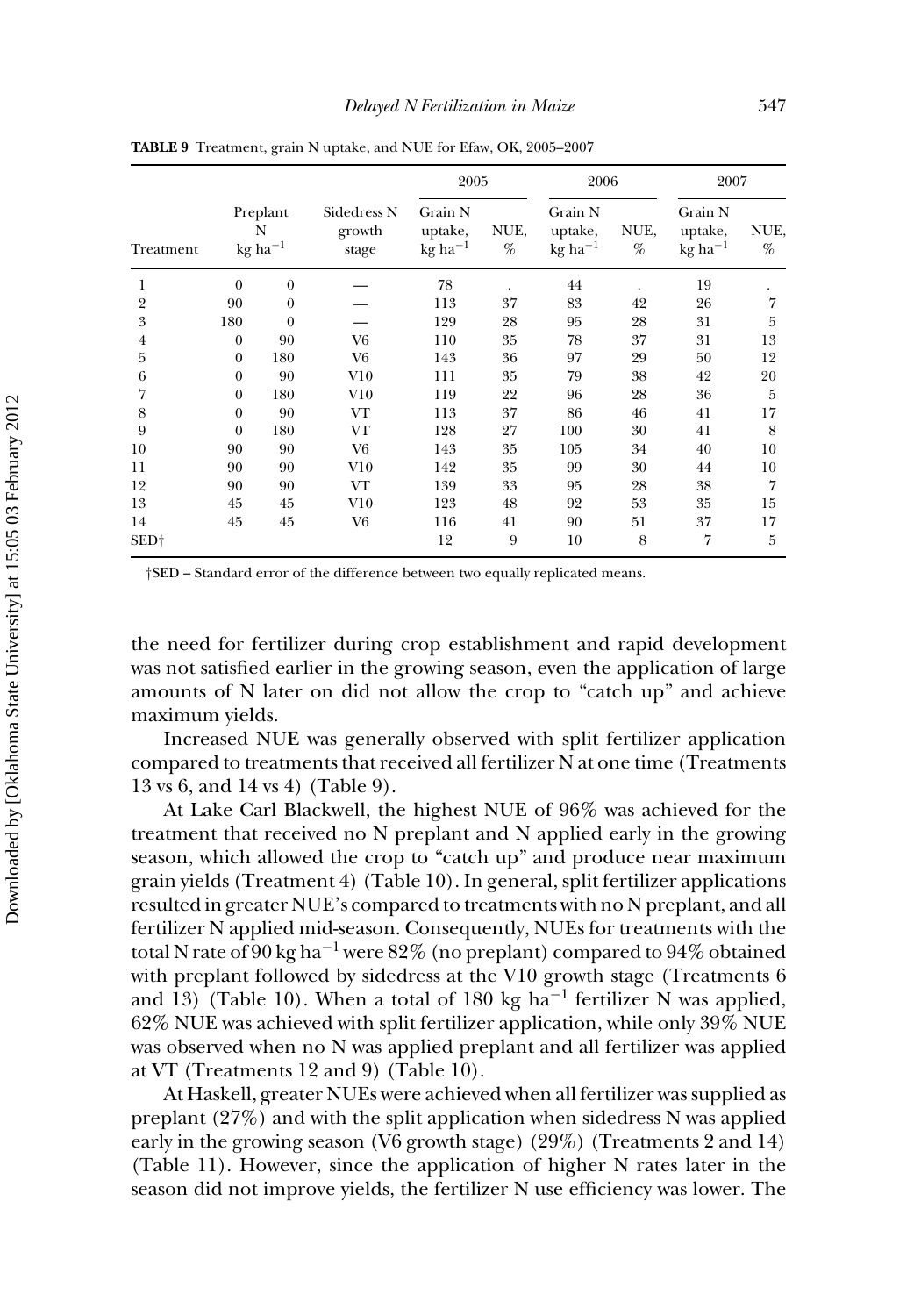| Treatment      |                                                     |                |                                |                                                          | 2005<br>2006 |                                                          |           | 2007                                                     |           |
|----------------|-----------------------------------------------------|----------------|--------------------------------|----------------------------------------------------------|--------------|----------------------------------------------------------|-----------|----------------------------------------------------------|-----------|
|                | Preplant<br>N<br>$kg$ ha <sup><math>-1</math></sup> |                | Sidedress N<br>growth<br>stage | Grain N<br>uptake,<br>$kg$ ha <sup><math>-1</math></sup> | NUE,<br>%    | Grain N<br>uptake,<br>$kg$ ha <sup><math>-1</math></sup> | NUE,<br>% | Grain N<br>uptake,<br>$kg$ ha <sup><math>-1</math></sup> | NUE,<br>% |
| 1              | $\theta$                                            | $\overline{0}$ |                                | 106                                                      |              | 40                                                       |           | 50                                                       |           |
| $\overline{2}$ | 90                                                  | $\overline{0}$ |                                | 181                                                      | 81           | 84                                                       | 49        | 101                                                      | 35        |
| 3              | 180                                                 | $\overline{0}$ |                                | 201                                                      | 53           | 98                                                       | 33        | 130                                                      | 29        |
| $\overline{4}$ | $\boldsymbol{0}$                                    | 90             | V6                             | 201                                                      | 96           | 102                                                      | 68        | 202                                                      | 89        |
| 5              | $\theta$                                            | 180            | V6                             | 207                                                      | 56           | 53                                                       | 11        | 263                                                      | 65        |
| 6              | $\mathbf{0}$                                        | 90             | $_{\mathrm{V10}}$              | 181                                                      | 82           | 65                                                       | 33        | 196                                                      | 96        |
| 7              | $\boldsymbol{0}$                                    | 180            | V10                            | 210                                                      | 58           | 112                                                      | 38        | 100                                                      | 16        |
| 8              | $\theta$                                            | 90             | VT                             | 181                                                      | 82           | 94                                                       | 59        | 182                                                      | 83        |
| 9              | $\overline{0}$                                      | 180            | VT                             | 176                                                      | 39           | 78                                                       | 20        | 254                                                      | 57        |
| 10             | 90                                                  | 90             | V <sub>6</sub>                 | 218                                                      | 62           | 125                                                      | 48        | 186                                                      | 56        |
| 11             | 90                                                  | 90             | V10                            | 222                                                      | 64           | 132                                                      | 50        | 131                                                      | 30        |
| 12             | 90                                                  | 90             | VT                             | 217                                                      | 62           | 113                                                      | 40        | 102                                                      | 20        |
| 13             | 45                                                  | 45             | V10                            | 195                                                      | 94           | 85                                                       | 48        | 194                                                      | 98        |
| 14             | 45                                                  | 45             | V6                             | 190                                                      | 87           | 84                                                       | 47        | 147                                                      | 61        |
| SED†           |                                                     |                |                                | 16                                                       | 11           | 26                                                       | 22        | 82                                                       | 37        |

**TABLE 10** Treatment, grain N uptake, and NUE for Lake Carl Blackwell, OK, 2005–2007

NUEs tended to gradually decrease with delayed N application, averaged over N rates (Figure 3).

Omitting preplant N and applying 90 kg N ha−<sup>1</sup> sidedress at V10 resulted in significantly lower ( $P < 0.05$ ) NUE (11%) compared to treatments with split application (18%) (Treatments 6 and 13) (Table 11).

| Treatment      |                                                     |                  |                                | 2005                                                     |           | 2006                                                     |                | 2007                                                     |           |
|----------------|-----------------------------------------------------|------------------|--------------------------------|----------------------------------------------------------|-----------|----------------------------------------------------------|----------------|----------------------------------------------------------|-----------|
|                | Preplant<br>N<br>$kg$ ha <sup><math>-1</math></sup> |                  | Sidedress N<br>growth<br>stage | Grain N<br>uptake,<br>$kg$ ha <sup><math>-1</math></sup> | NUE,<br>% | Grain N<br>uptake,<br>$kg$ ha <sup><math>-1</math></sup> | NUE,<br>%      | Grain N<br>uptake,<br>$kg$ ha <sup><math>-1</math></sup> | NUE,<br>% |
| 1              | $\theta$                                            | $\boldsymbol{0}$ |                                | 39                                                       |           | 55                                                       |                | 51                                                       |           |
| $\overline{2}$ | 90                                                  | $\mathbf{0}$     |                                | 63                                                       | 27        | 48                                                       | 3              | 118                                                      | 75        |
| 3              | 180                                                 | $\theta$         |                                | 63                                                       | 14        | 44                                                       | $\mathbf{0}$   | 174                                                      | 56        |
| 4              | $\theta$                                            | 90               | V6                             | 56                                                       | 20        | 46                                                       | $\theta$       | 124                                                      | 72        |
| 5              | $\mathbf{0}$                                        | 180              | V6                             | 48                                                       | 6         | 51                                                       | 1              | 149                                                      | 44        |
| 6              | $\theta$                                            | 90               | V10                            | 48                                                       | 11        | 48                                                       | $\theta$       | 132                                                      | 67        |
| 7              | $\mathbf{0}$                                        | 180              | $_{\mathrm{V10}}$              | 61                                                       | 12        | 59                                                       | 3              | 140                                                      | 36        |
| 8              | $\boldsymbol{0}$                                    | 90               | VT                             | 47                                                       | 10        | 53                                                       | $\overline{2}$ | 110                                                      | 45        |
| 9              | $\theta$                                            | 180              | VT                             | 52                                                       | 7         | 54                                                       | $\overline{2}$ | 157                                                      | 38        |
| 10             | 90                                                  | 90               | V <sub>6</sub>                 | 69                                                       | 17        | 61                                                       | 5              | 153                                                      | 46        |
| 11             | 90                                                  | 90               | $_{\mathrm{V10}}$              | 55                                                       | 9         | 49                                                       | $\theta$       | 142                                                      | 41        |
| 12             | 90                                                  | 90               | VT                             | 54                                                       | 8         | 46                                                       | 1              | 155                                                      | 42        |
| 13             | 45                                                  | 45               | V10                            | 55                                                       | 18        | 47                                                       | $\overline{2}$ | 142                                                      | 90        |
| 14             | 45                                                  | 45               | V6                             | 65                                                       | 29        | 58                                                       | 6              | 134                                                      | 82        |
| SED†           |                                                     |                  |                                | 7                                                        | 6         | 7                                                        | 3              | 20                                                       | 15        |

**TABLE 11** Treatment, grain N uptake, and NUE for Haskell, OK, 2005–2007

*†*SED – Standard error of the difference between two equally replicated means.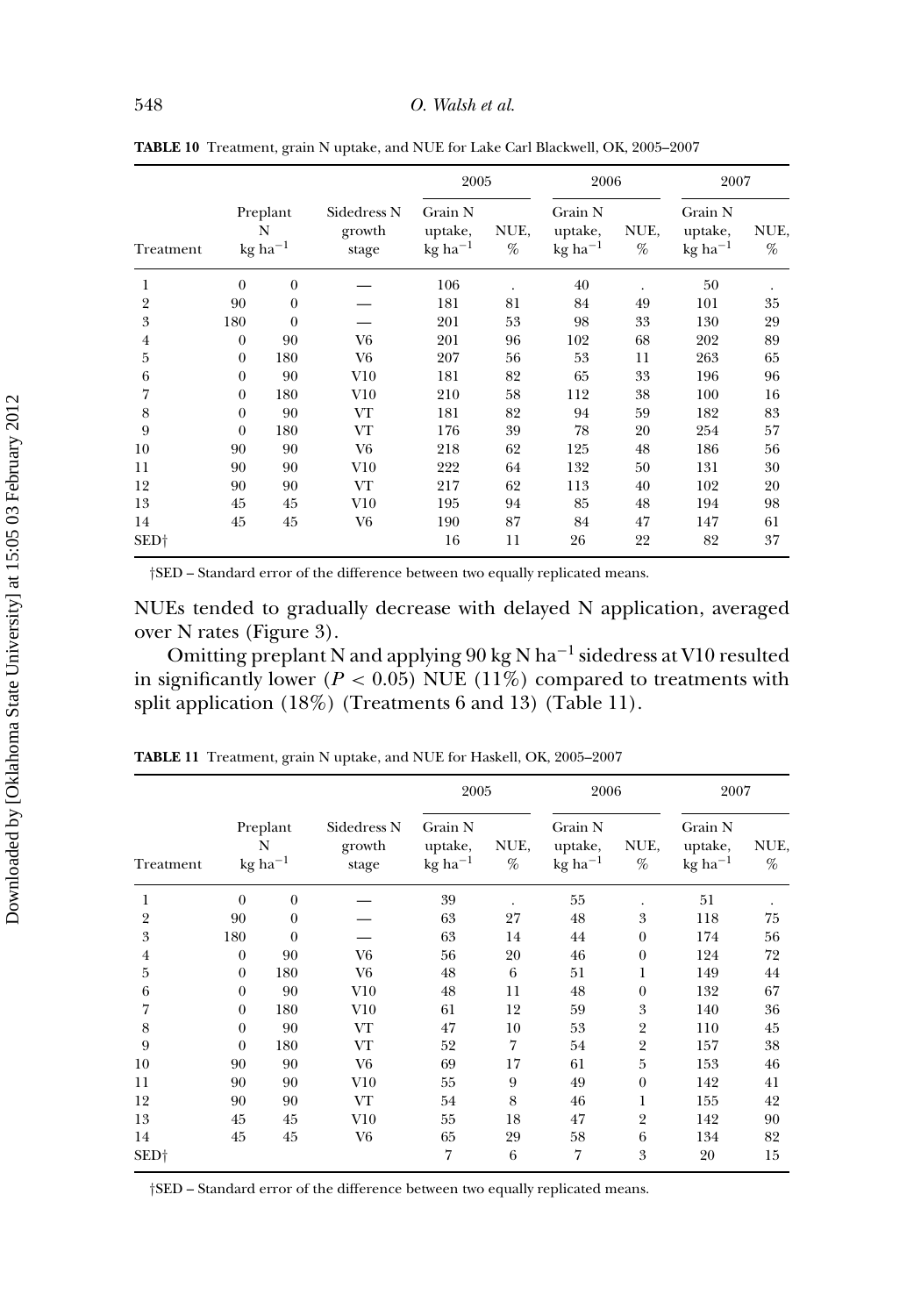

**FIGURE 3** Fertilizer N use efficiency as affected by time of fertilizer N application at Haskell, 2005. Bars followed by the same letter are not significantly different at *P <* 0.05 using Least Significant Difference (LSD) mean separation procedure.

#### **Grain Yield – 2006**

At Efaw, when a total of 90 kg N ha<sup>-1</sup> was applied, significantly greater ( $P < 0.05$ ) grain yields (6835 kg ha<sup>-1</sup>) were obtained by splitting N applications compared to only 5467 kg ha<sup> $-1$ </sup> for the treatment with no preplant N (Treatments 13 and 6) (Table 6). Statistical analysis indicated a quadratic relationship between N fertilizer rate and grain yield at Lake Carl Blackwell. A significant (p *<* 0.05) reduction in grain yield was observed when fertilizer N was doubled. The magnitude of grain yield loss, however, was much larger in 2006, since plots that received 90 kg N ha<sup>-1</sup> yielded more than twice as much (7482 kg ha<sup>-1</sup>) than plots with 180 kg N ha<sup>-1</sup> (3141 kg ha<sup>-1</sup>) (Treatments 4 and 5) (Table 7). Likewise, split fertilization resulted in significantly greater ( $P < 0.05$ ) grain yield compared to treatments that did not receive any N preplant, and all fertilizer was applied at V6 growth stage (Treatments 5 and 10) (Table 7). At Haskell, no statistically significant differences in grain yields were observed regardless of N fertilizer rates and/or timing of sidedress application in 2006. Also, yields were generally lower in 2006 compared to the yields achieved in the previous growing season, largely due to drought conditions (Table 7).

#### **Nitrogen Use Efficiency - 2006**

At Efaw, greater NUEs were obtained at Efaw in 2006 via split fertilization  $(53%)$  of 90 kg N ha<sup>-1</sup> compared to one time mid-season application at V10 (38%) (Treatments 13 and 6) (Table 9). A similar trend was apparent when fertilizer N was applied at 180 kg N ha<sup>-1</sup>. Overall, sidedress application timing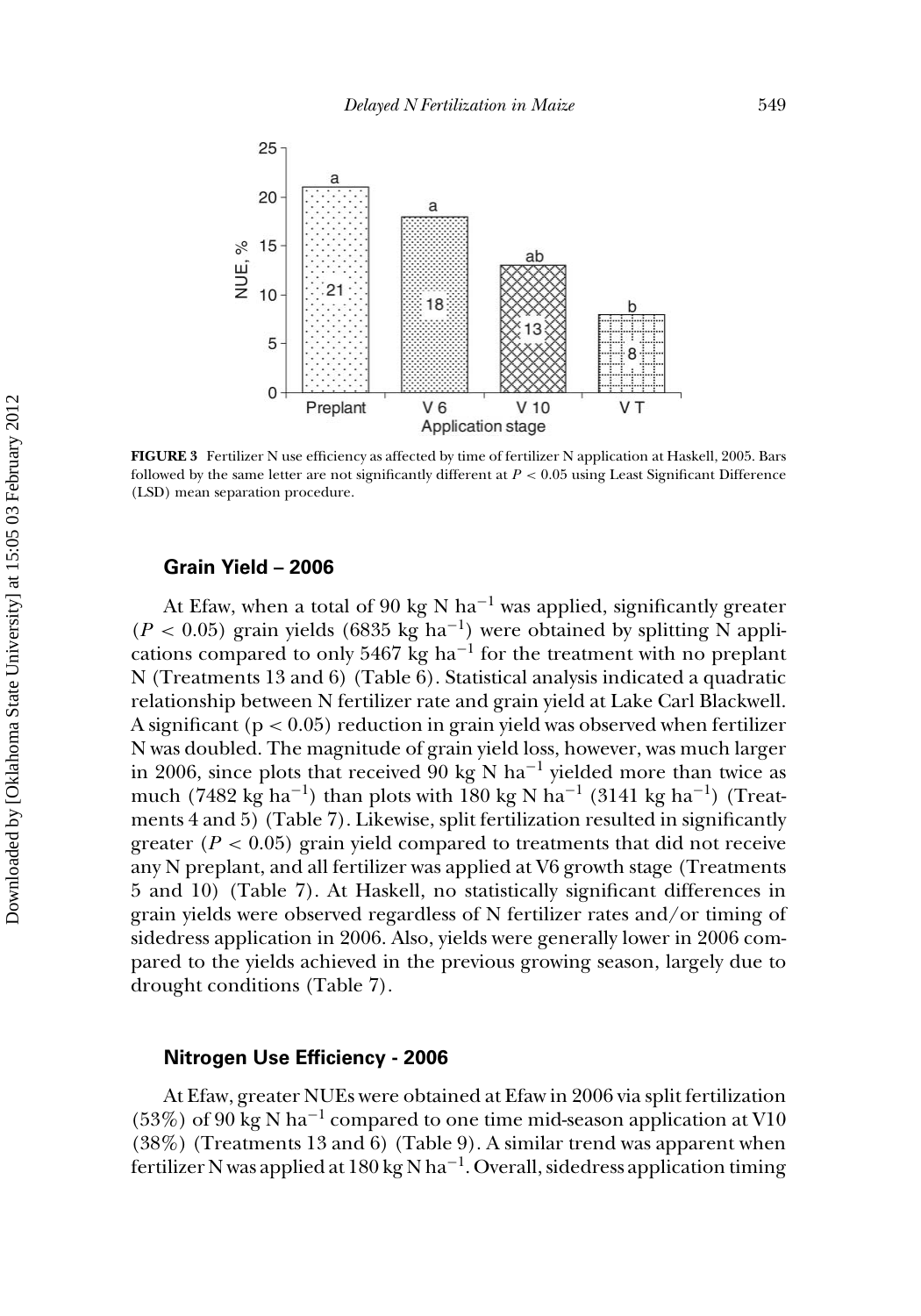did not contribute significantly to differences in fertilizer N use efficiency at Efaw.

At lake Carl Blackwell, unlike 2005, method (split versus one time fertilization) of fertilizer application did not affect NUE (Table 10). The NUE's for treatments with no preplant N and high sidedress N (180 kg ha<sup>-1</sup>) at V6 were only 11% (Treatment 5) (Table 10). This significantly lower (*P <* 0.05) fertilizer N use efficiency is explained by the fact that much lower grain yields (3141 kg ha<sup>-1</sup>) were obtained with 180 kg N ha<sup>-1</sup> than with 90 kg N  $ha^{-1}$  (7482 kg  $ha^{-1}$ ) (Treatments 5 and 4) (Table 8).

At Haskell, fertilizer N use efficiencies were extremely low in 2006 due to very low grain yields even for treatments with higher fertilizer N rates. In general NUEs at this site were low, since grain N uptake in the check plot was high, thus limiting what could be interpreted from subtle treatment differences. Low NUE's can be explained by lack of crop's response to fertilizer N at this location in 2006.

#### **Grain Yield – 2007**

At Efaw, independent of fertilizer N rate applied, significantly lower (*P <* 0.05) maize grain yields were obtained when all N was applied preplant (2074 kg ha−1), compared to grain yield for the treatments for which sidedress was delayed until V6 (2799 kg ha−1), V10 (2799 kg ha−1) or VT (2541 kg ha−1) growth stages compared to grain yield of 2799 kg ha−<sup>1</sup> with sidedress fertilization at V6. No significant differences associated with the time of sidedress N application time (V6, V10, and tasseling) were observed (Figure 4).



**FIGURE 4** Corn grain yield as affected by time of fertilizer N application at Efaw, 2007 averaged over N rates. Bars followed by the same letter were not significantly different at *P <* 0.05 using Least Significant Difference (LSD) mean separation procedure.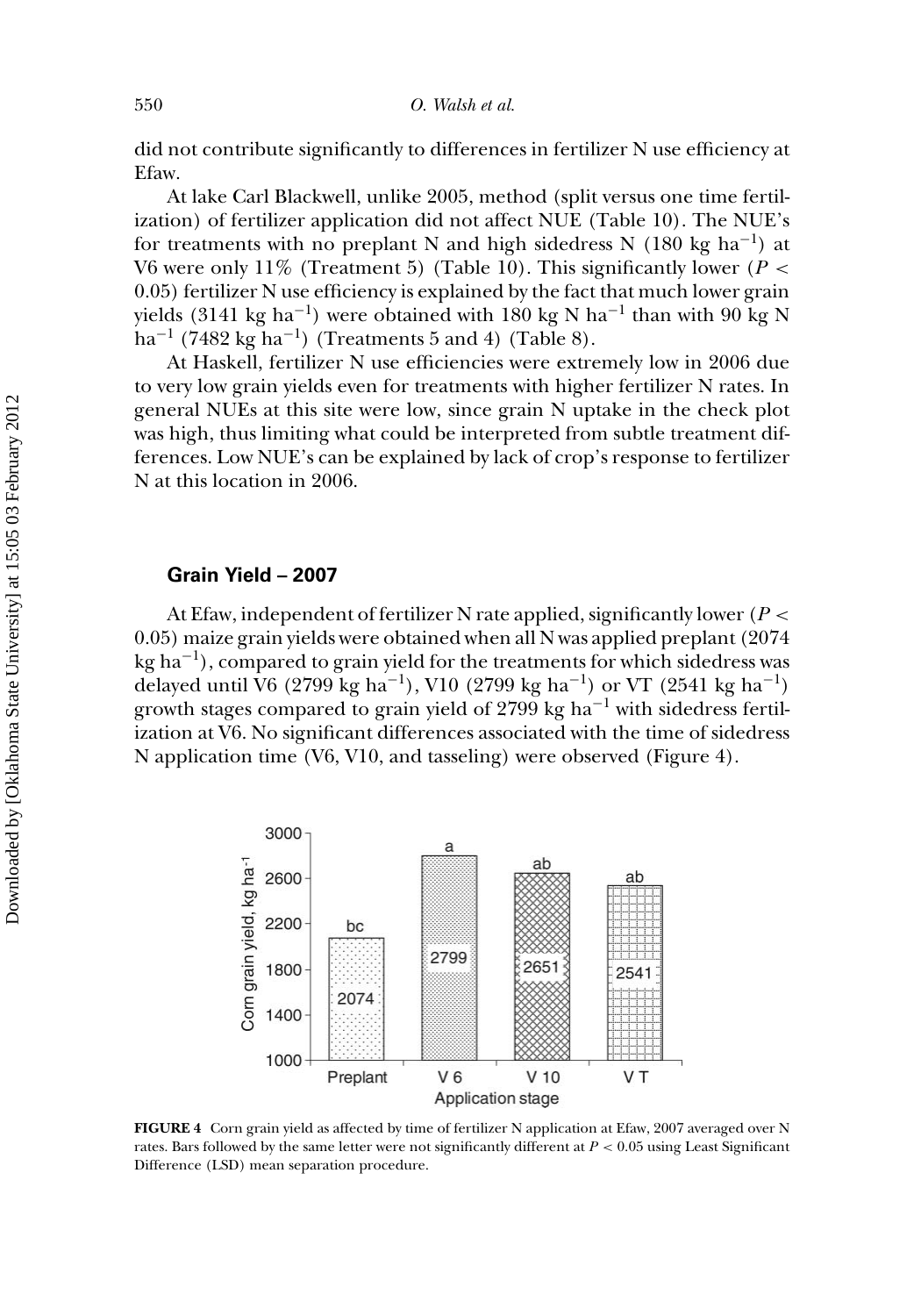

**FIGURE 5** Corn grain yield as affected by time of fertilizer N application at Haskell, 2007 averaged over N rates. Bars followed by the same letter were not significantly different at *P <* 0.05 using Least Significant Difference (LSD) mean separation procedure.

At Lake Carl Blackwell, with no preplant N, delaying 180 kg N ha−<sup>1</sup> sidedress from V6 to V10 application caused a decrease in grain yield of 990 kg ha<sup>-1</sup>. On the other hand, when sidedress N was delayed until V10 and VT growth stages, similar grain yields were obtained independent of N rate applied (Table 7). Unlike at Lake Carl Blackwell, in 2007 at Haskell, significantly higher  $(P < 0.05)$  maize grain yields were obtained when all N was applied preplant (11422 kg ha<sup>-1</sup>) compared to treatments that received sidedress N at tasseling (9555kg ha<sup>-1</sup>). However, there was no statistically significant difference in mean maize grain yields between treatments that were sidedressed at V6, V10, or even tasseling (Figure 5).

#### **Nitrogen Use Efficiency – 2007**

In general, very low fertilizer NUEs (ranging from 5% to 20%) were observed at Efaw in 2007 (Table 9). This could be explained by lack of response to fertilizer N and low maize grain yields. Overall, higher NUEs were obtained with lower N rates. For example, Treatment 6 (no preplant,  $90 \text{ kg N} \text{ ha}^{-1}$  applied at V10 growth) had NUE of 20%, whereas Treatment 7 (no preplant, 180 kg N ha<sup>-1</sup> applied at V10 growth) had NUE of only 5%.

In general, when no preplant N was applied, sidedress N fertilizer application affected NUE to a greater extent than time of fertilization. When a total of 180 kg N ha<sup>-1</sup> was split applied, NUEs were the same (10%) whether sidedress N was applied at V6 growth stage (Treatment 10) or delayed until V10 (Treatment 11). However, delaying sidedress N until tasseling (Treatment 12) led to a 3% decrease in NUE (from 10% to 7%). Neither N fertilizer application rate nor N application time significantly affect NUEs.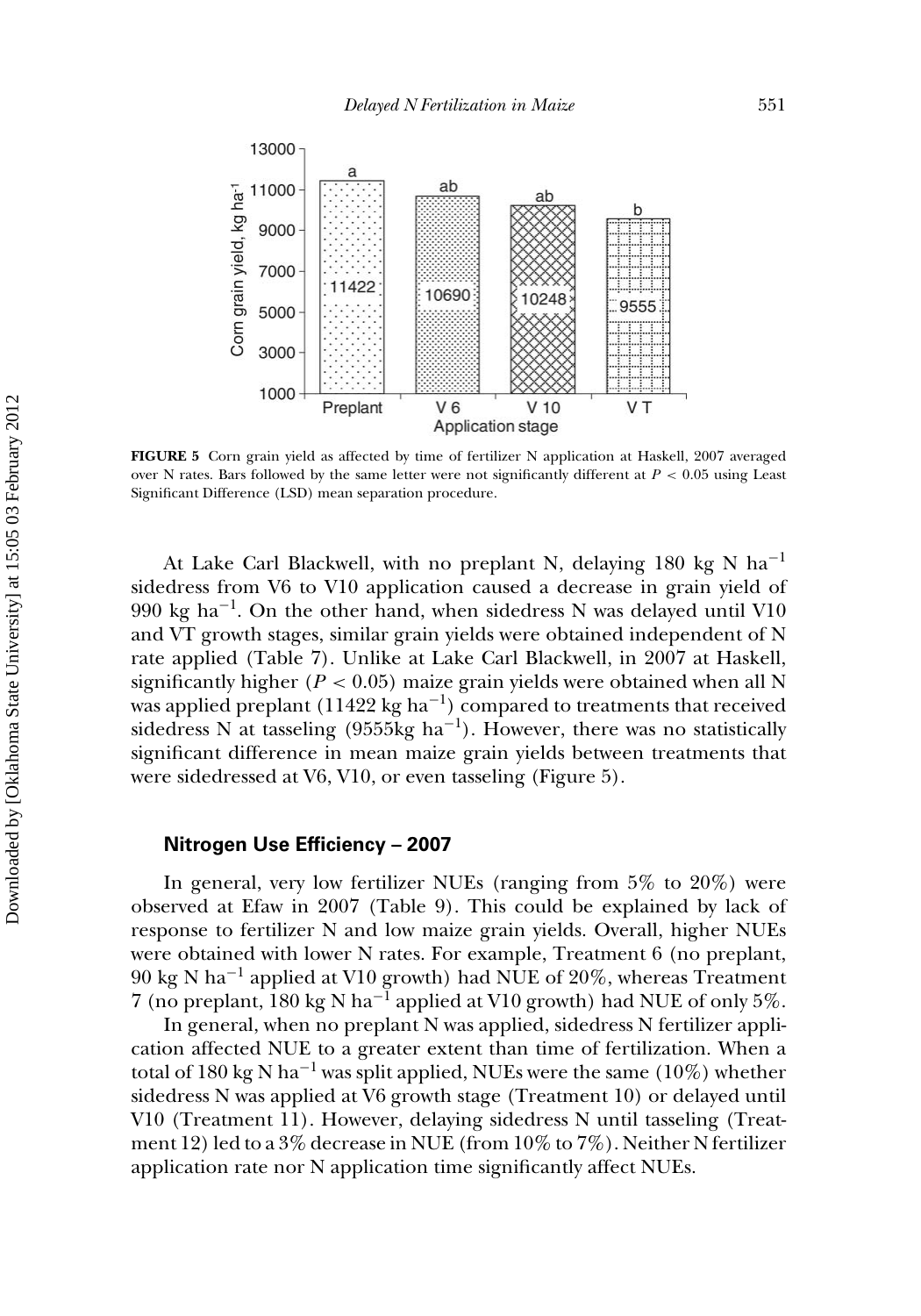The highest NUEs (up to 98%) were achieved at Lake Carl Blackwell in 2007 compared to any other site-year. As at Efaw, greater NUE's were obtained with lower N rates applied. For example, Treatment 2 (90 kg N ha−<sup>1</sup> applied all preplant) had NUE of 35% compared to 28% for Treatment 3 (180 kg N ha<sup>-1</sup> applied all preplant) (Table 8).

At Haskell in 2007, relatively high N fertilizer use efficiency was achieved. NUEs ranged from 36% to 90% (Table 11). The greatest NUE was recorded for Treatment 13 (90 kg N ha−<sup>1</sup> total split between preplant and sidedress at V10), whereas Treatment 7 (180 kg N ha<sup>-1</sup> all applied at V10). With no preplant N, and 90 kg N ha−<sup>1</sup> applied sidedress at V6, V10, and VT (Treatments 4, 6, and 8, respectively) higher NUEs of 72%, 67%, and 45% were observed compared to NUE's of 44%, 36%, and 38% for treatments that received 180 kg N ha<sup>-1</sup> (Treatments 5, 7, and 9) (Table 11). There were no significant differences among NUE treatment means associated with the time of sidedress N application. The fertilizer N rate affected the NUEs to a greater extent than the timing of fertilizer application. On the other hand, when fertilizer N was split applied, this trend was not observed. For example, Treatment 14 (90 kg N ha<sup> $-1$ </sup> rate split applied at V6) had NUE of 82%; when sidedress N was delayed until V10 growth stage (Treatment 13) a greater NUE of 90% was achieved. Also, with 180 kg N ha<sup>-1</sup> rate split applied (Treatments 10, 11, and 12) (sidedress at V6, V10, and VT, respectively), comparable NUEs (46%, 41%, and 42%) were observed (Table 11).

# **DISCUSSION**

# **Grain Yield**

Higher maize grain yields were generally achieved in the 2005 season compared to 2006 (Table 6). Beneficial climatic conditions such as more abundant rainfall (509mm, 590mm, and 577mm for Efaw, Lake Carl Blackwell, and Haskell, respectively in 2005) compared to only 417mm, 380mm, and 412mm in 2006 for Efaw, Lake Carl Blackwell, and Haskell, respectively contributed to higher grain yields in 2005 cropping year, especially at the rainfed sites (Tables 3 and 4). Low levels of soil moisture at all sites (especially in 2006) both pre-season and during the growing season resulted in moisture stress, which may have decreased N uptake. Higher soil and air temperatures also decreased grain yields in 2006 (Tables 3 and 4). Maize pollen is known to be sensitive to high temperatures (Hopf et al., 1992). Thus, heat stress present during most of the 2006 cropping year may have affected pollination and grain development. 2007 was an extremely wet year with several periods of continuous rainfall and numerous floods (32 floods reported for the period of March to July). The month of June was the wettest month for the state of Oklahoma (record since 1985) with 20 days of continuous rain from June 13 to July 2 (Arndt, 2007). All 3 experimental sites received much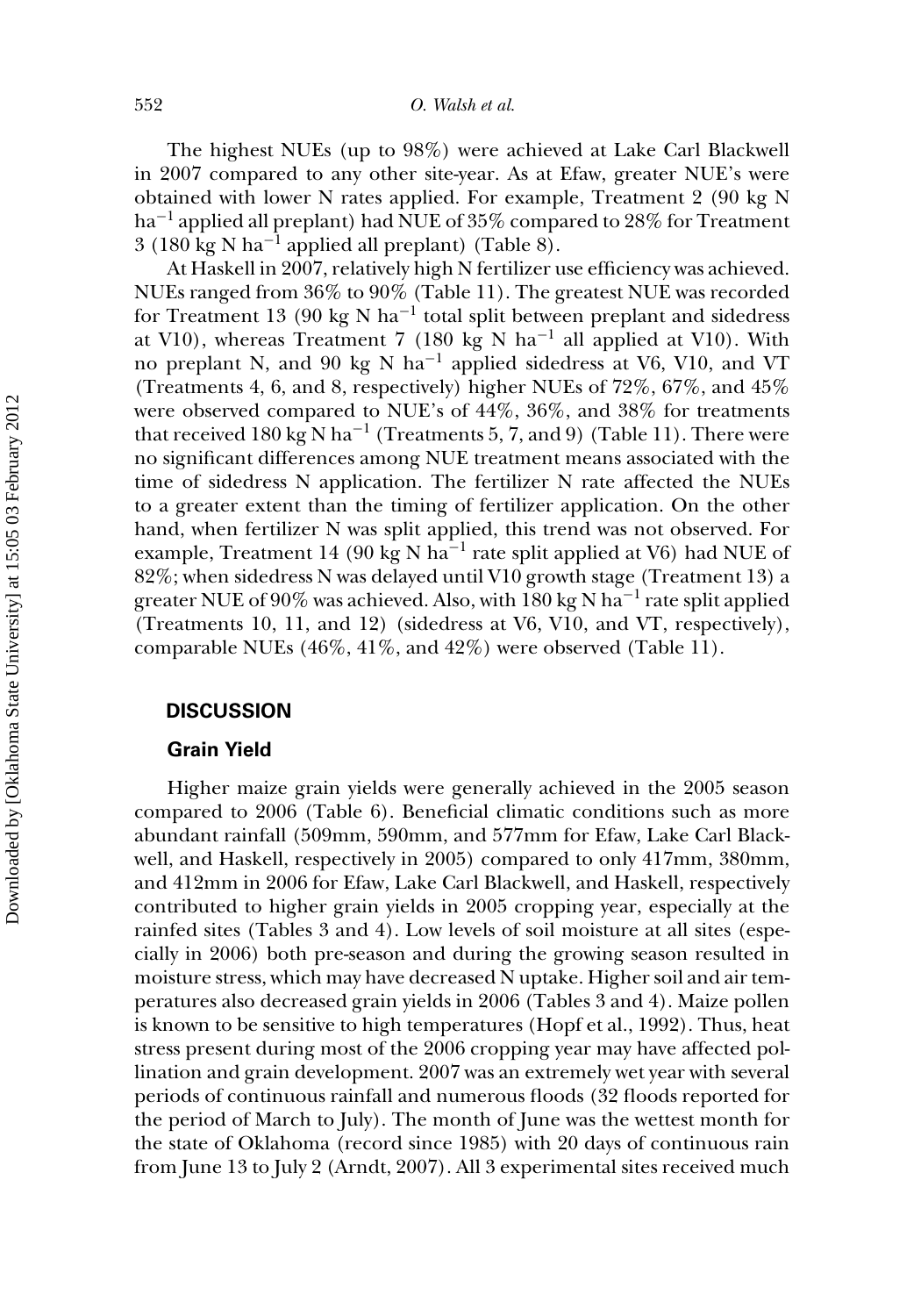greater rainfall compared to the other crop years (1139mm, 906mm, and 795 mm) for Lake Carl Blackwell, Efaw, and Haskell, respectively (Tables 3, 4, and 5).

Statistical analysis of three years of data showed both year and site location significantly affected grain yields at all three sites ( $P < 0.05$ ). No year-by-treatment or site-by-treatment interaction was found at any of the site-years (averages over site and year not reported). Overall, grain yields responded to 90 kg N ha−1. Split fertilizer applications generally resulted in higher grain yields at most sites. The increase in N fertilizer rate from 0 to 180 kg N ha−<sup>1</sup> almost always led to greater grain yields (Table 6).

Even though the obvious response to N fertilizer was observed comparing the 0-N check treatment, a significant decrease in yield was observed when N was increased from 90 to 180 kg N ha−<sup>1</sup> at some sites. For instance, in both 2005 and 2006 cropping years, treatment 4 (no N preplant, sidedress N at 90 kg ha−<sup>1</sup> applied at V6 growth stage) produced significantly higher (*P <* 0.05) grain yields versus treatment 5 (no N preplant, sidedress at 180 kg N  $ha^{-1}$  at the V6 growth stage) (Table 6). Likewise, comparing treatments 8 and 9 at Lake Carl Blackwell in 2005, when sidedress application was delayed until VT, application of higher N fertilizer rates resulted in decreased grain yields (Table 6).

## **Nitrogen Use Efficiency**

Statistical analysis showed no year-by-treatment or site-by-treatment interaction associated with fertilizer N use efficiency for any crop year. Higher NUEs were achieved in 2005 and in 2007 compared to the 2006 cropping year (Tables 9, 10, and 11). The Lake Carl Blackwell site generally had higher NUE's than Efaw and Haskell in all years (Tables 9, 10, and 11). Greater than average worldwide estimated NUEs were achieved for 6 of 9 site-years. The lowest N use efficiencies were observed at Haskell 2005 and 2006, with extremely low NUEs in 2006 due to the low grain yield produced at this location regardless of the fertilizer N applied (Table 8). Similar results were observed at Efaw in 2007, where extremely low maize grain yields coupled with no pronounced response to fertilizer N resulted in very low NUEs. Overall, N use efficiencies increased with mid-season fertilizer N applications and with preplant applications followed by sidedress N at or before the V10 growth stage.

Positive response to preplant fertilizer apparent for the majority of siteyears is exemplified in higher NUEs achieved with split N fertilizer applications compared to treatments that received no preplant and a one-time fertilizer application mid-season. Overall, higher NUE's were achieved with midseason (growth stages V6-V10) N fertilizer applications. Decreased NUE's were observed when sidedress N was delayed until tasseling and higher fertilizer N rates.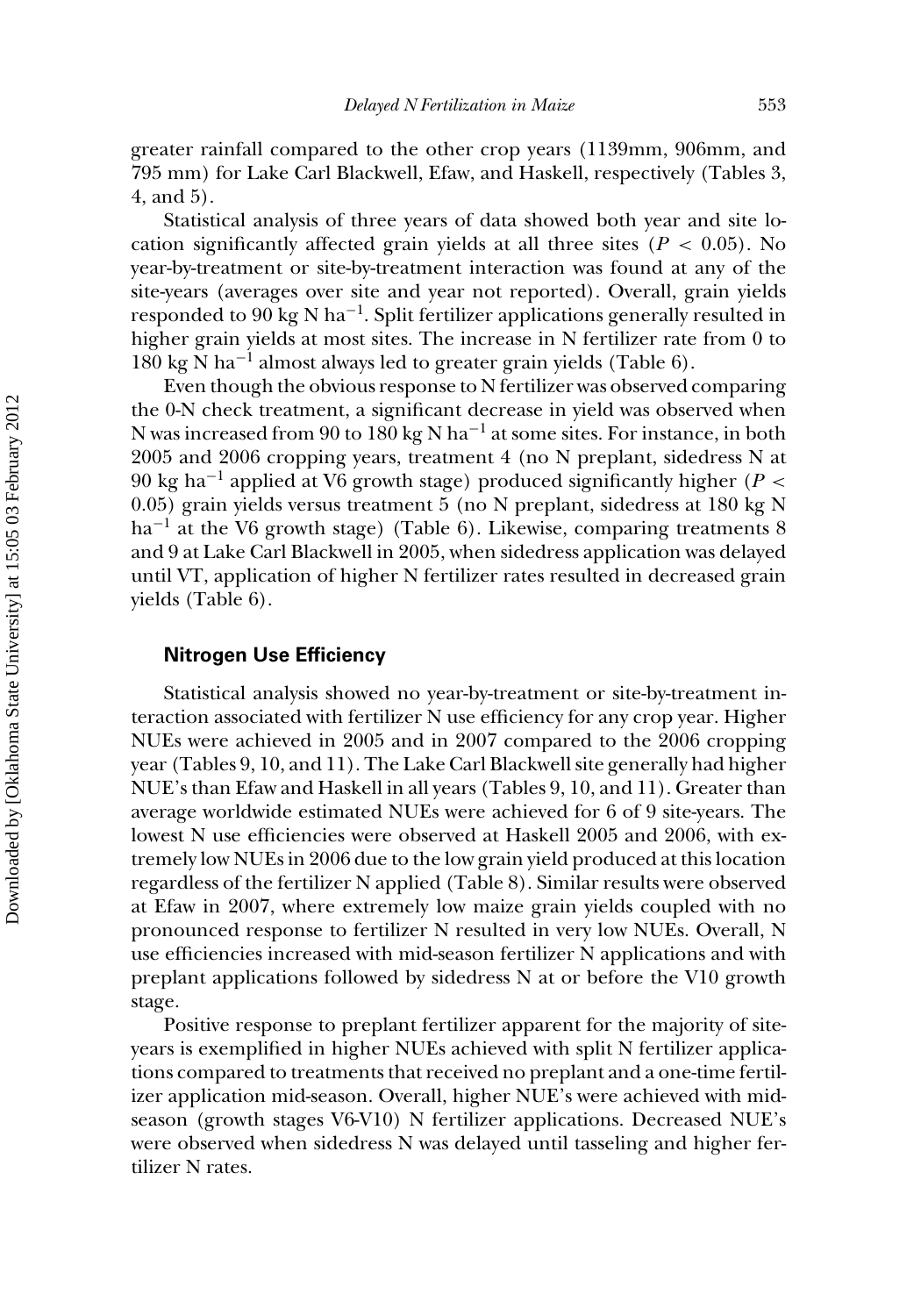Application of preplant N followed by a mid-season sidedress fertilizer N application at or before the V10 growth stage is recommended for maize. Delaying N fertilization until mid- season supplies N at the time when the crop's need for N and N uptake are at maximum, and thus facilitates more efficient N fertilizer use.

# **CONCLUSIONS**

Generally, maize grain yields were maximized with 90 kg N ha<sup>-1</sup> preplant followed by 90 kg N ha<sup>-1</sup> sidedress at V6 or V10 (8 of 9 site-years). Therefore, when no preplant fertilizer N was applied, supplying sidedress N early in the growing season allowed for crop recovery. Analysis of data from 9 site-years demonstrated no significant decrease in grain yield associated with delaying sidedress N application until V10 growth stage and tasseling when preplant N was applied. Application of preplant N provides essential nutrients for crop emergence and establishment.

However, delaying N fertilizer applications until later growth stages (V10- VT) generally resulted in decreased grain yields (6 site-years of 9) when no preplant N was applied, meaning the crop failed to recover from N stress and failed to "catch-up" and produce maximum grain yields. Lower maize grain yields were observed for treatments receiving all fertilizer N preplant (3 site-years of 9). This could be due to N loss from the soil via leaching, erosion, and denitrification processes that are active during the fall-winter periods.

Nitrogen use efficiency was generally improved with mid-season N application at lower N rates. Highest NUEs were achieved with 45 kg N ha<sup>-1</sup> preplant followed by 45 kg N ha<sup>-1</sup> sidedress applied at V6 growth stage (8 of 9 site-years) and at V10 (6 of 9 site-years). Lowest NUEs were observed with higher N fertilizer rates and when all N was applied preplant.

Delaying sidedress N applications until V8 to V10 growth stages allows for in-season plant nutrient evaluation and for the determination of fertilizer N needed to be applied to achieve maximum grain yields based on the crop's yield potential. The results of this study suggest optimum fertilizer recommendation in maize may be formulated as following: apply 90 kg N ha−<sup>1</sup> preplant followed by 90 kg N ha−<sup>1</sup> sidedress at or before V10 growth stage.

#### **REFERENCES**

Arndt, D. 2007. Oklahoma Climatological Survey: Unusual Rainfall Patterns of 2007. 2006–07 Precipitation. Available at: http://ok.water.usgs.gov/projects/hurricane/Pdf%20Files/04 Arndt OkClimSurvey Precipitation.pdf(Accessed 20 July 2009).

Aldrich, S. 1984. N management to minimize adverse effects on the environment. In: *N in Crop Production*, ed. R. D. Hauck, pp. 663–673. Madison, WI: ASA, CSSA, and SSSA.